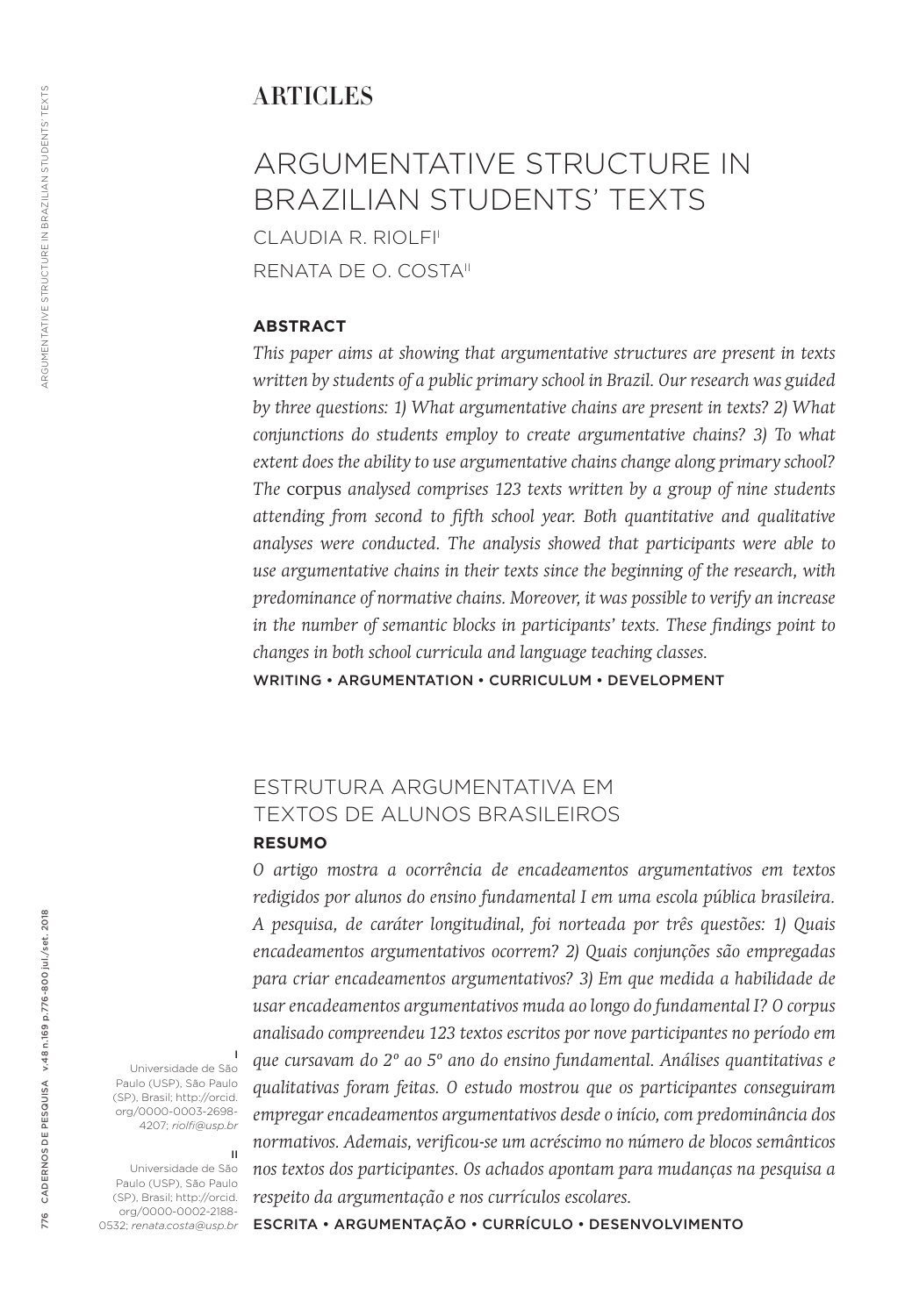# LA STRUCTURE ARGUMENTATIVE DANS DES TEXTES D'ÉLÈVES BRÉSILIENS

## **RÉSUMÉ**

*Cet article concerne la présence d'enchaînements argumentatifs dans des textes écrits par des élèves de primaire d'une école publique brésilienne. La recherche se base sur trois questions: 1) quels types d'enchaînements argumentatifs sont produits? 2) quels connecteurs logiques sont employés pour créer ces enchaînements ? 3) et dans quelle mesure la capacité d'utiliser des enchaînements argumentatifs évolue-t-elle au long du primaire? Le corpus analysé comprend 123 textes rédigés par neuf participants, allant du CE1 au CM2. Des analyses quantitatives et qualitatives ont été effectuées. L'analyse a montré que les participants étaient en mesure d'employer des enchaînements argumentatifs dès le début, principalement ceux de type normatif. En outre, une augmentation du nombre de blocs sémantiques a été observée dans les textes des participants. Ces résultats indiquent que des changements devraient être apportés à la recherche concernant l'argumentation et les programmes scolaires.* 

ÉCRITURE • ARGUMENTATION • CURRICULUM • DÉVELOPPEMENT

## ESTRUCTURA ARGUMENTATIVA EN TEXTOS DE ALUMNOS BRASILEÑOS **RESUMEN**

*El artículo muestra la situación de los encadenamientos argumentativos en textos redactados por alumnos de la Enseñanza fundamental I en una escuela pública brasileña. La investigación fue orientada por 3 preguntas: 1) ¿Qué encadenamientos argumentativos ocurren? 2) ¿Qué conjunciones se emplean para crear encadenamientos argumentativos? 3) ¿En qué medida la habilidad de usar encadenamientos argumentativos cambia a lo largo de la Enseñanza Fundamental I? El corpus analizado comprendió 123 textos escritos por nueve participantes estudiando del 2º al 5º año de la escolarización. Se realizaron análisis cuantitativos y cualitativos. El análisis mostró que los participantes lograron emplear encadenamientos argumentativos desde el principio, con predominio de los normativos. Además, se verificó un aumento en el número de bloques semánticos en los textos de los participantes. Los hallazgos muestran cambios en la investigación acerca de la argumentación y en los currículos escolares.*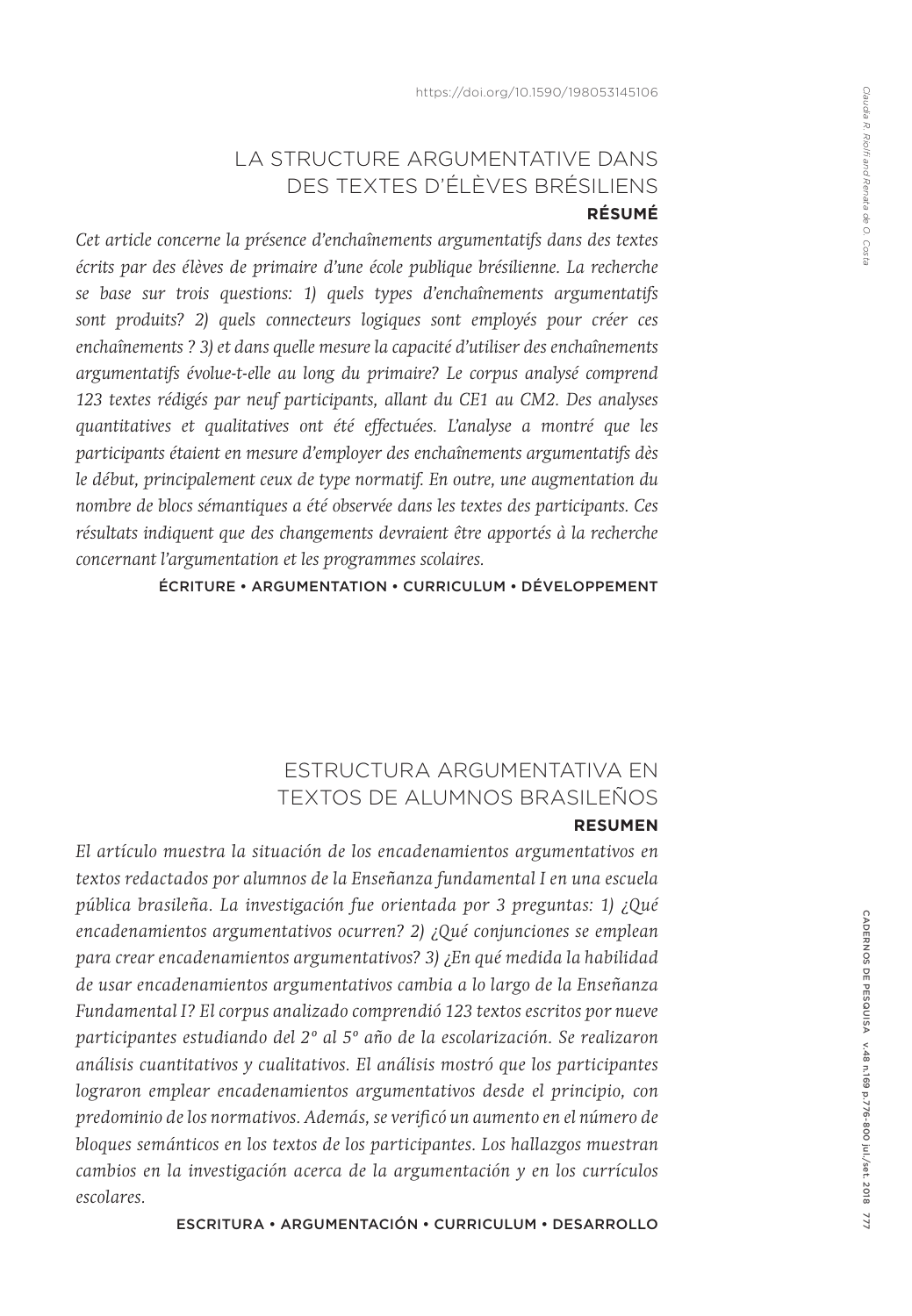his article focuses on the linguistic resources chosen by children while writing argumentative texts. It aims at showing that structures of argumentation are present in texts written by young students from a public primary school in Brazil, a country where this ability is not taught at primary school. This issue requires attention once the writing of argumentative texts is demanded from students who aim to attend renowned universities. T

A number of previous studies has focused on the act of arguing in the writing of children at primary school level. These studies are either descriptive or pedagogic. Most of the descriptive ones examine the properties of argumentative writing at different grade levels (KNUDSON, 1992; LEITÃO; ALMEIDA, 2000), age groups (COIRIER; GOLDER, 1993; POUIT; GOLDER, 2002), and even levels of cognitive maturity (PINHEIRO; LEITÃO, 2007). Other descriptive studies produce a linguistic or discursive characterization of argumentative texts produced by children (FERRO, 1997; BARROS, 2004; AGUIAR, 2005; CAMPOS, 2005; RIOLFI; COSTA, 2011).

Conversely, pedagogic studies discuss ways to help children improve their argumentative abilities in writing. Some argue in favour of oral discussion and training (AURIAC-PEYRONNET, 2001; REZNITSKAYA; ANDERSON; KUO, 2007), while others hold that it is not necessary to privilege content or audience goals, since both provide better results than general goals (MIDGETTE; HARIA; MACARTHUR, 2008).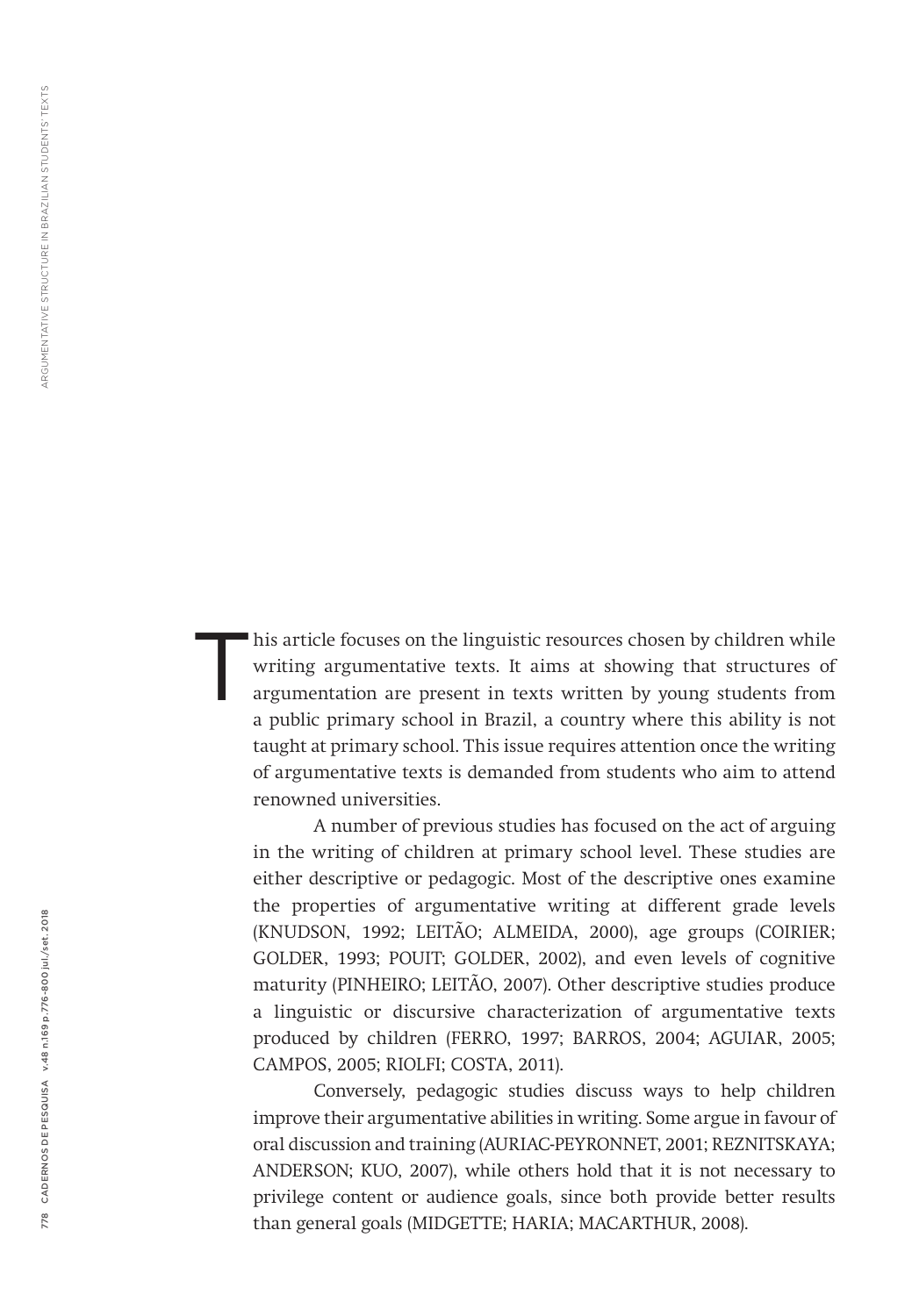Regardless of their differences, these studies show that there is progression in arguing as children grow up or are exposed to better teaching techniques. Furthermore, they reveal that even primary school children can argue using relevant arguments and linguistic marks of argumentation.

Despite these findings, very few studies have investigated the nature of the linguistic marks used by students. Therefore, this work aims at contributing to the ongoing discussion on this matter by articulating both the descriptive and pedagogic viewpoints. In adopting this approach, this study focuses on the learning of argumentation strategies by examining how research participants related arguments to conclusions, in other words, how they produced semantic blocks (CAREL; DUCROT, 1999).

The importance of this work derives from its novel aim: exploring whether argumentative chains (CAREL; DUCROT, 1999) are present in children´s written texts since the first years of school, before they have been formally taught the typology of argumentative texts.

## LEARNING HOW TO ARGUE

The act of arguing does not commence at school. As soon as children learn how to speak, they try to persuade others (PEREIRA DE CASTRO, 2001). Although they use arguments in their daily lives to attempt to acquire what they want, considerable time passes before children can learn how to produce argumentative texts, since writing demands different skills. For this reason, it is very difficult for primary school children to anticipate the reader of the texts they produce.

According to Riolfi (2004), when children start school, they tend to forget that they like playing with words; instead, they choose to use language as if it were only a communication device, that is, they forget that it is possible to use language both to pose problems and to solve them.

Children tend to say exactly what is in their minds because they are not able to calculate most of what can or cannot be said according to the norms of society. They have not yet learned that, in social life, the preservation of one's self-image and reputation is necessary to resolve one's problems in the most convenient manner. Therefore, they tend to be poor authors of argumentative texts because they initially privilege the referential function of language, which is centred on the context of verbal interaction (JAKOBSON, 1960).

It takes time for children to master, in writing, the other language functions (JAKOBSON, 1960), namely: *emotive,* which is focused on the sender and aims at arousing some type of emotion; *conative,*  aimed at the receiver and expressed through imperatives and vocatives;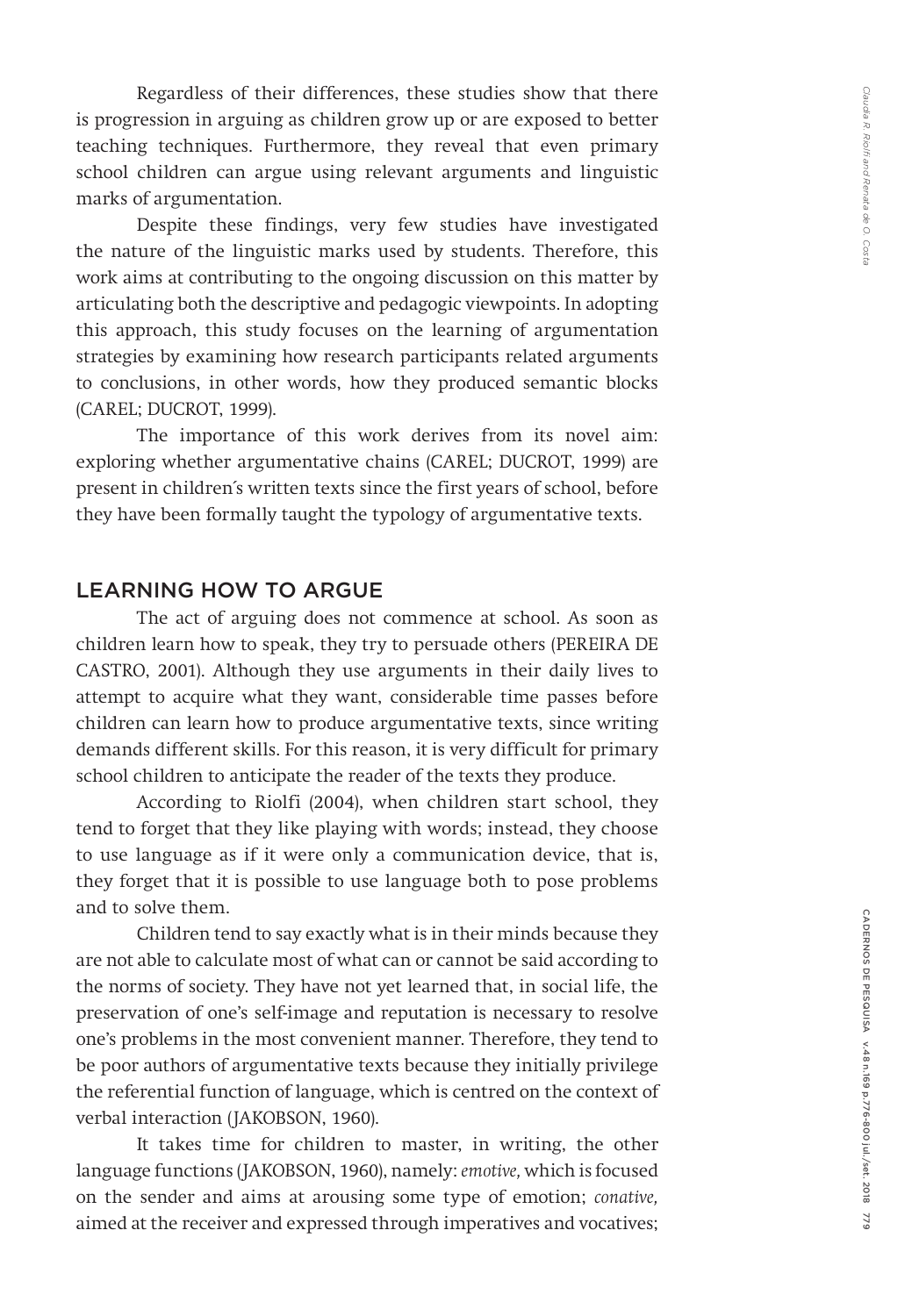*phatic,* centred on contact, prolongs or interrupts communication in order to verify whether the channel is working; *metalinguistic,* centred on the code; and *aesthetic/poetic,* which focuses on the message and is present in the exploration of figures of speech, as well as word and sound combinations. In reading texts written by children, one rarely finds, for instance, figures of speech or rhetorical strategies (RIOLFI; MAGALHÃES, 2008).

In order to investigate and explain how children progressively learn to employ written language to influence his or her reader, this study adopts the perspective of the Russian psychologist Lev Semenovich Vygotsky (1978), who holds that "learning and development are interrelated since the child's very first day of life" (VYGOTSKY, 1978, p. 84).

It is important to note that, for Vygotsky (1978), the notion of *development* is not biological; rather, he links human development with the quality of the social relations in which children are immersed. For Vygotsky (1930/1978), the act of teaching something to a child goes through a cycle, so that the more a child learns, the more he or she develops and vice versa.

Furthermore, he considers the process of learning to be that of concept internalization, or "the internal reconstruction of an external operation" (VYGOTSKY, 1930/1978, p. 47). The process of concept internalization involves significant transformation enabled by the subject's engagement in social relations. Initially, the person relies on external regulators in order to know what to do; subsequently, he or she becomes able to control his or her behaviour by relying on purely internal processes.

For Vygotsky (1930/1978), the gesture of pointing is an example of internalization. He suggests that children "learn" how to point through the failed attempt to hold an object. Having observed that their mothers gave them the object that they had tried in vain to hold, children discover the social function of pointing. Thus, pointing becomes a gesture made for persuasion purposes.

The adult plays a very important role in the development of the child. According to Luria and Yodovich (1971), one of the most important functions an adult performs for a child is naming the objects of the world and enlightening the child regarding their predicates, for instance "glass" (name) and "drink" (predicate). The authors emphasize that these actions are very important in the formation of the mental processes of a child. In this respect, they isolate the essential elements and, therefore, relegate the less important ones to a secondary phase. They assert: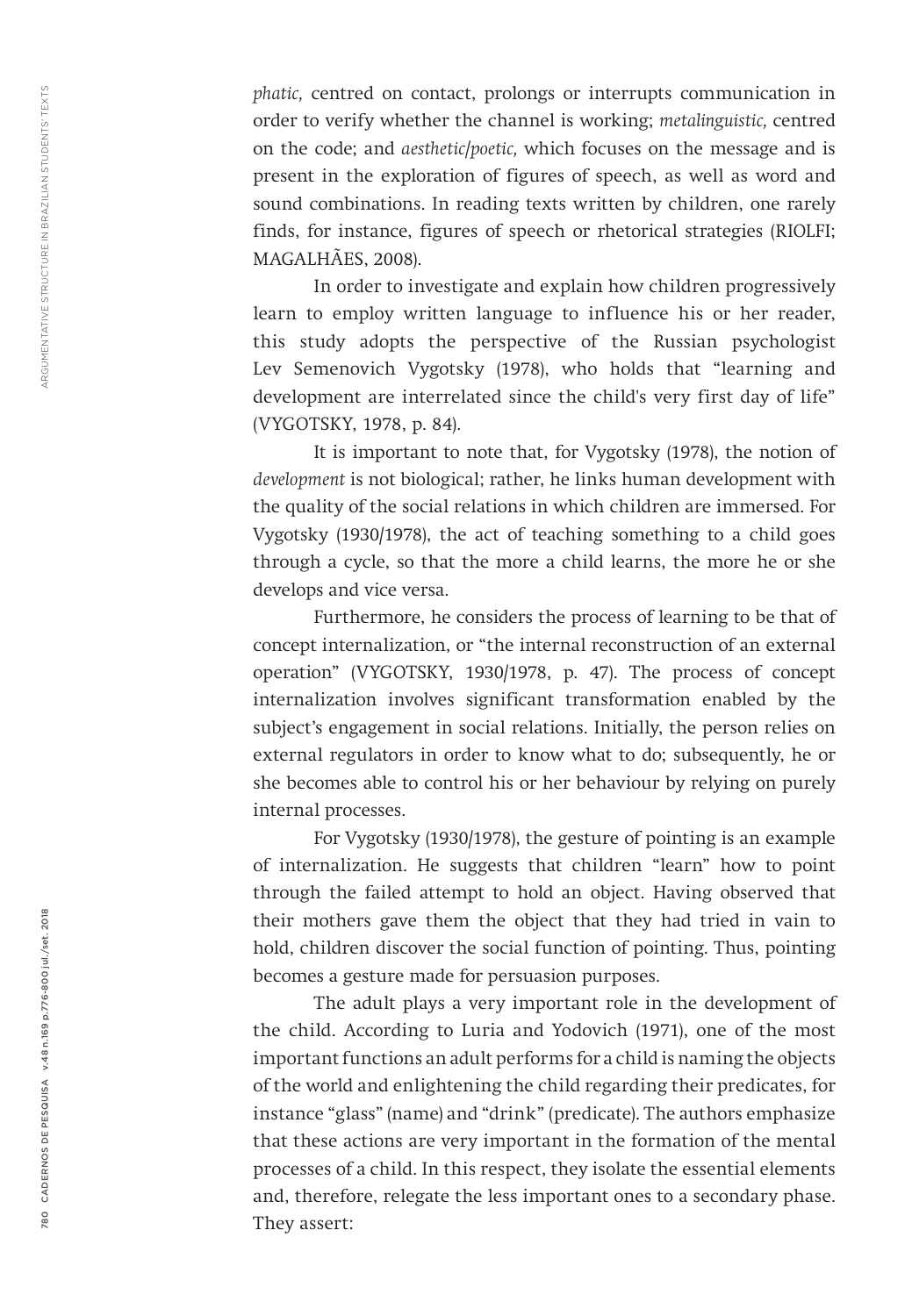This whole process of the transmission of knowledge and the formation of concepts, which is the basic way the adult influences the child, constitutes the central process of the child's intellectual development. (LURIA; YODOVICH, 1971, p. 22)

It may thus be inferred that human beings are dependent on external help to internalize knowledge. Children need the help of a more capable peer or a teacher who can motivate students to go beyond their comfort zone and help them achieve their "zone of potential development" (VYGOTSKY, 1930/1978).

## THE TEACHING OF ARGUMENTATIVE STRUCTURE IN THE BRAZILIAN PUBLIC EDUCATION SYSTEM

In Brazil, education is compulsory for children aged between 4 and 17 years (BRASIL, 1996). All schools in the country have to offer their students equal access to a common core of knowledge (BRASIL, 1998).

At the time of the data collection for this research, primary education in Brazil lasted eight years. Nowadays, students complete primary school in nine years (BRASIl, 1996, 2006). Children are expected to be literate when they complete the second year of studies (BRASIL, 2007), which usually happens at the age of 8 years on average.

Among other school contents, the ability to write a dissertation is demanded from the candidates for admission into public universities. This writing test is a significant barrier for public school students (CAMPOS, 2011).

*Parâmetros curriculares nacionais* [National Curricular Parameters] (BRASIL, 1997) do not mention the work on argumentative texts or argumentative structure in primary education. They suggest only the study of narrative and descriptive texts. In the chapter that guides the last four years of primary education, the word *argumentation* appears only twice: considered as a tool for citizenship (BRASIL, 1998a). Even in the document that guides secondary education, argumentative structures fail to appear as a separate topic (BRASIL, 2000).

It is necessary to mention that, for historical and cultural reasons, in Brazil there has been a division in the school system since the 19th century. While wealthy families sought their own means to educate their children, underprivileged families only had one option: the public school system, which was originally meant to be used by poor, black and mixed-raced children (VEIGA, 2008). During the military dictatorship (1964-1985), the public school system deteriorated. The number of school hours, for example, decreased to three a day (BITTAR; BITTAR, 2012). Currently, there still is a huge difference between the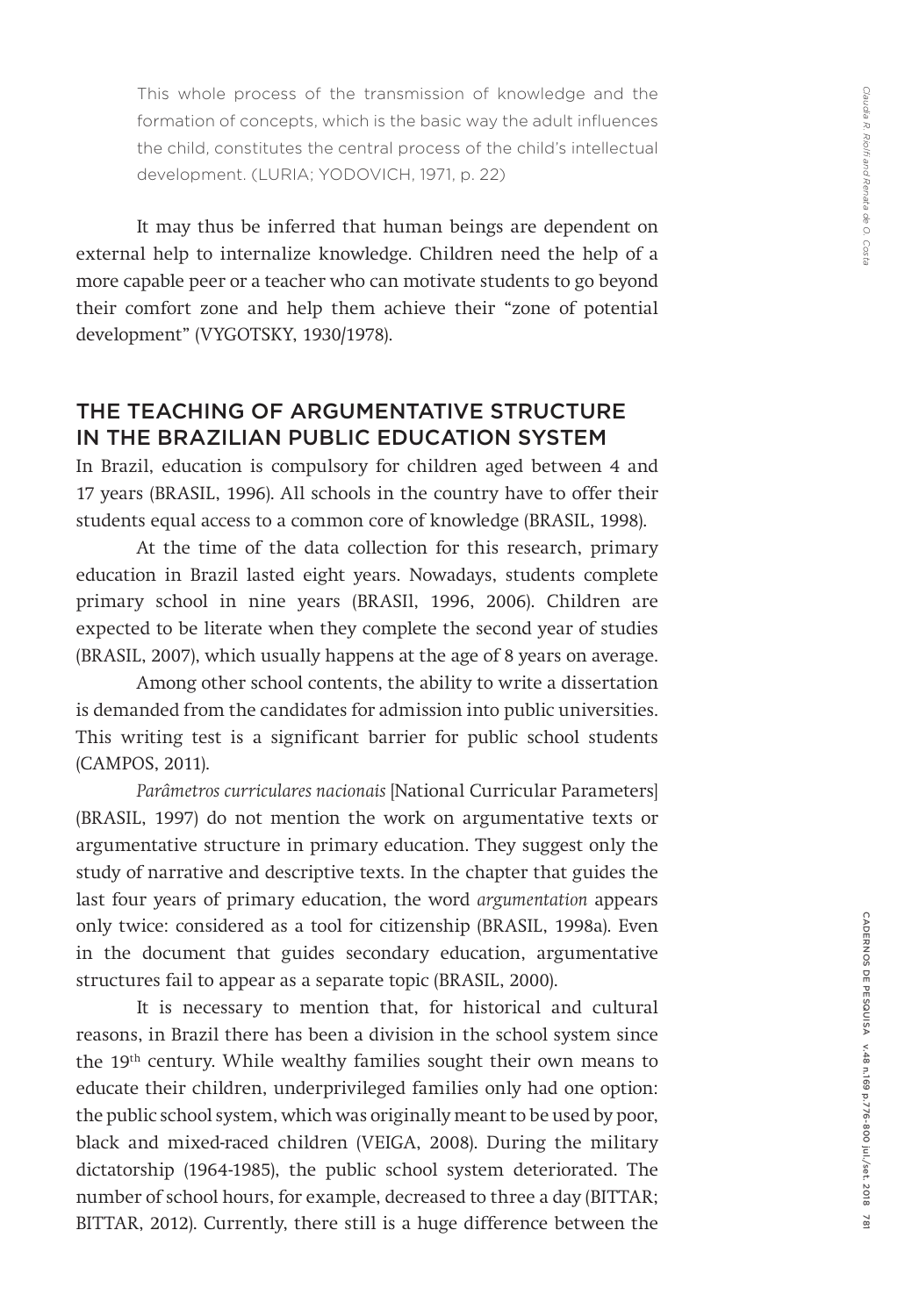socioeconomic indexes of public and private schools in Brazil (ALVES; SOARES; XAVIER, 2014).

Regarding the current language practice in classrooms, private schools are free to follow their own methodologies while the public ones are oriented towards an approach in which reflection on the language being used is considered more important than teaching meta-language or categories of traditional grammar (COSSON, 2007).

Studying documents that registered Portuguese classes in public schools in São Paulo, Riolfi and Igreja (2010) determined that only 15% of the time is employed in writing lessons, most of which do not deal with dissertation. Therefore, most of the students coming from public schools do not learn the basic contents required to succeed in entrance exams of renowned universities, most of which are public in Brazil. As a consequence, in Brazilian public universities, which are free, on average, only 40% of the students come from public schools (PEROSA; LEBARON; LEITE, 2015).

## ARGUMENTATION THEORIES

There are at least two ways to understand argumentation. The first is known as "new rhetoric". According to the researchers who adopt this perspective, arguing refers to "the discursive techniques that allow us to induce or increase the mind's adherence to the theses presented for its assent" (PERELMAN; OLBRECHTS-TYTECA, 1969, p. 4). Hence, to succeed, the arguer (the rhetor) must first analyse how the audience thinks and acts in order to linguistically create a presence to which the audience will adhere.

The second perspective refers to authors who consider argumentation a constitutive feature of language. For them, arguing is a kind of discursive relation that links one or more arguments to a conclusion (ASCOMBRE; DUCROT, 1983). The authors of this article share this viewpoint, which takes into account the work of Ducrot (1987), according to which argumentation is inside language. Ducrot (1981, 1987, 1989) advocated that the argumentative value of the words used is responsible for the argumentative direction of the discourse.

According to Carel and Ducrot (1999), the most useful perspective of analysis of argumentative texts is to adopt the concept of "discursive chain", whereby there is interdependece between the argument and the conclusion, which makes them mutually constitutive. In this line, the argumentative chain characterizes a semantic block, composed of two parts of a discourse linked by a connective.

In his view, there are two kinds of connectives: normative and transgressive. Normative connectives have the same value as the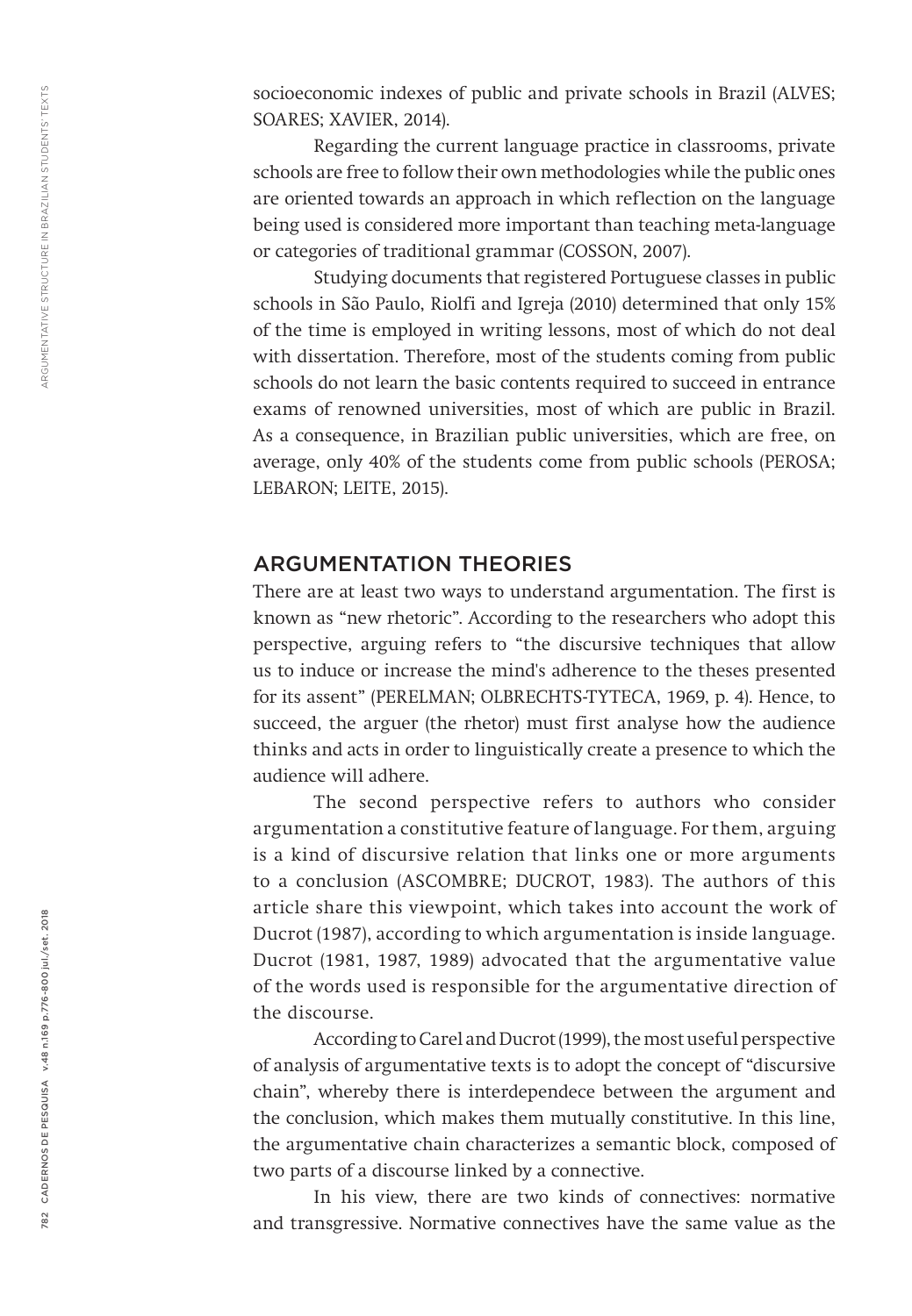conjunction "therefore" in English. They link two parts of a discourse oriented to the same conclusion. Transgressive connectives have the same value of the conjunction "however" in English. They link two parts of a discourse oriented to different conclusions.

According to this theory, the parts of a compound sentence do not have independent meaning, that is, the same conclusion can be obtained from two very different sentences. Therefore, the unit of analysis consists of the argumentative chains that have a structure of the type "X CONNECTIVE Y", rather than isolated segments.

The examples given by Carel (2001) are useful to understand the difference between normative and transgressive connectives. For example, a sentence like "Peter is prudent, therefore he did not get involved in an accident" is normative. It illustrates a consequence of the fact of Peter being prudent. The sentence could be reduced to the following formula: "prudent THEREFORE denial of accident". On the other hand, a sentence like "Peter is prudent, however he got involved in an accident" is transgressive, because it illustrates an opposition. Carel (2001) asserts that the transgressive quality derives from the fact that prudence rarely leads to an accident. This sentence could be reduced to the formula "prudent HOWEVER accident".

The argumentative effect occurs in the metaphorical and metonymic axes of language (JAKOBSON, 1960). On this basis, certain words, argumentative operators (DUCROT, 1987), such as *because, then, but, when* etc., are responsible for indicating the argumentative orientation of a text/discourse linguistic utterance. Therefore, a person's knowledge of arrangement of words is more important than mastering content (MEYER, 1998).

Meyer (1998) suggests that the arrangement of words in arguing should be examined on the basis of three assumptions. The first is that reasoning cannot take a proposition as a fundamental unit; rather, the unit of reasoning must be the problem and the logic should be subordinated to a question. The second is that the question/ answer pair is the fundamental unit of language. Finally, the third is that the function of language is to answer questions. Therefore, it is clear that this research focuses on the processes that allow children to learn how to pose problems and to answer them by writing.

Our research was conducted in order to construct answers to the following research questions: 1) What argumentative chains are present in texts written by Brazilian students from public primary schools? 2) What conjunctions do the participants of the research employ most frequently to create argumentative chains? 3) To what extent does the ability to use argumentative chains change along primary school?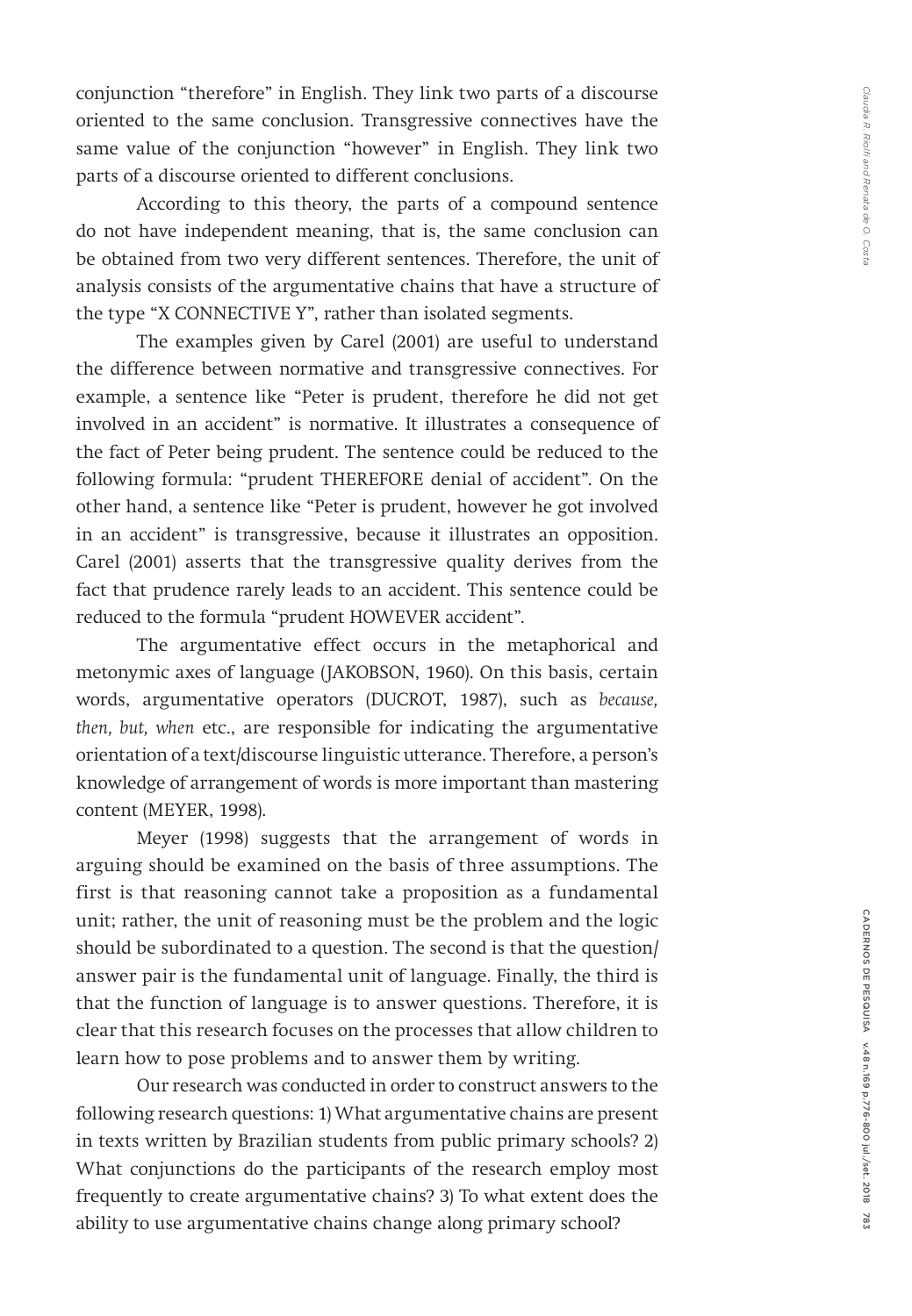## MATERIAL AND METHODS

### PARTICIPANTS

This research's data collection began when the children were first able to write texts, that is, in the second year of primary school. We intended participants to be a group of students who remained in the same classroom from the beginning to the end of primary school. From a group of 20 children, nine remained together. This fact is not so strange if we consider that, in Brazil, school dropout is still more common among underprivileged students than among the wealthy ones (LEON; MENEZES-FILHO, 2002). During the second and third years of the research, we worked with a group of five children, as the other four students moved to other schools.

Consequently, the participants were a group of nine primary school children (two boys and seven girls), all students of a public school in São Paulo city, Brazil. They all came from low socioeconomic status families. In their school, all of them were considered good students, since they succeeded in learning how to read and write after their first year of studies. It is worth mentioning that, after three years of schooling, 30% of Brazilian students are still unable to write complete sentences (BRASIL, 2015).

In order to preserve the anonymity of the participants, their names were changed. Chart 1, below, lists the participants (using fictitious names) and their age, which varies a little because every child has to be enrolled in the first grade at the beginning of the year they will turn seven. Their ethnic group was not considered because some of the families did not consent to giving this information or were not able to determine the group to which they belonged.

| <b>Fictitious name</b> | Gender | Age when the data collection began |
|------------------------|--------|------------------------------------|
| Bárbara                | F      | 7 years and 11 months old          |
| Carla                  | F      | 7 years and 10 months old          |
| Fernanda               | F      | 7 years and 9 months old           |
| Bianca                 | F      | 8 years and 1 month old            |
| João                   | M      | 7 years and 7 months old           |
| Larissa                | F      | 7 years and 9 months old           |
| Luana                  | F      | 8 years and 2 months old           |
| Majara                 | F      | 8 years and 10 months old          |
| Thiago                 | M      | 7 years and 6 months old           |

## RESEARCH PARTICIPANTS

**CHART 1**

**Source**: Authors' elaboration.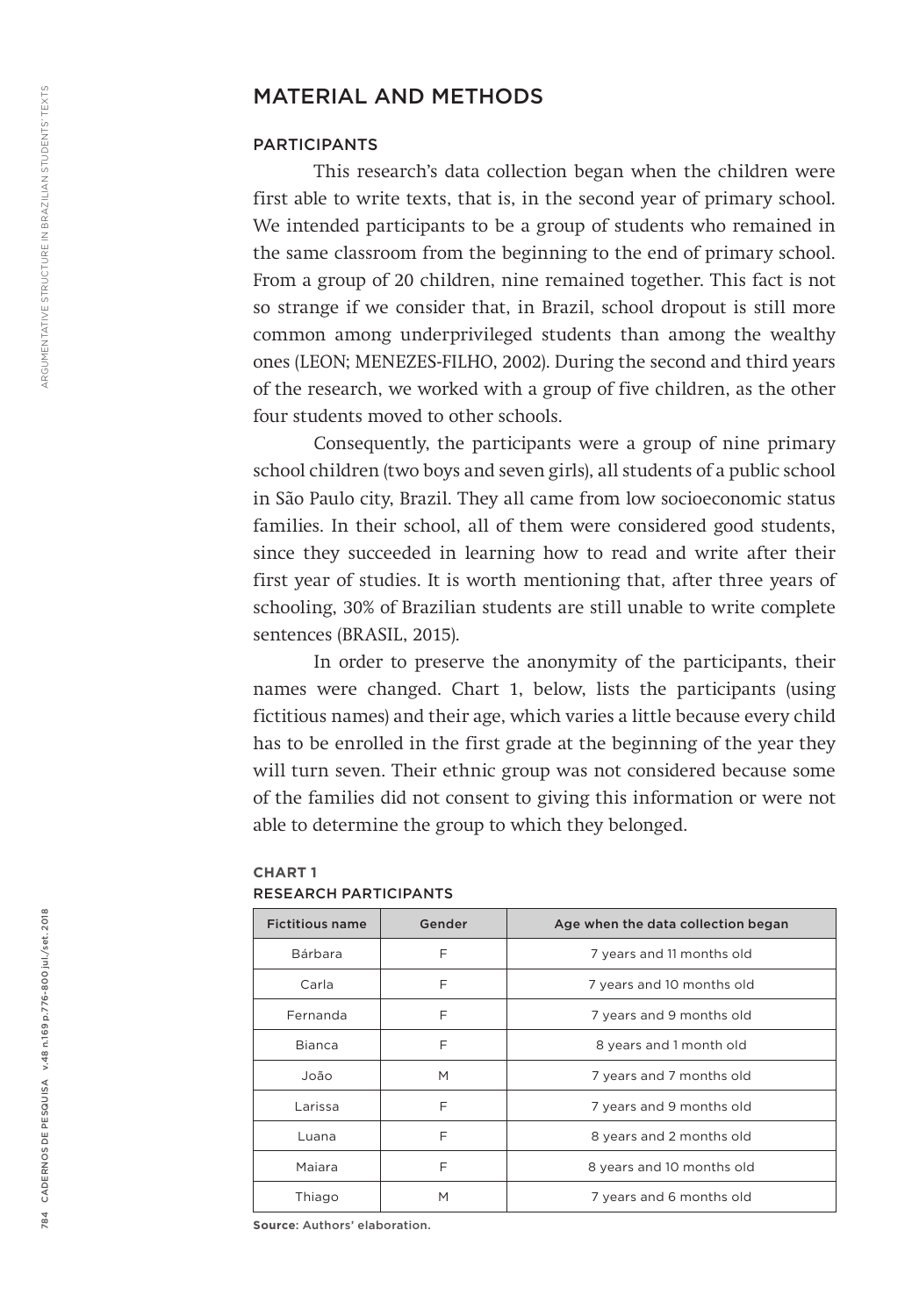## INSTRUMENTS/TASKS

Participants were invited to write at least five argumentative texts each year. In the tasks assigned, they were expected to persuade the reader in order to obtain different effects. Chart 2, which follows, shows the tasks in detail.

| School year     | <b>Task</b>     | Genre         | <b>Purpose of writing</b>                                    |
|-----------------|-----------------|---------------|--------------------------------------------------------------|
| 2 <sub>nd</sub> | 1               | Letter        | Ask for a Christmas gift                                     |
|                 | 2               | Letter        | Ask permission to join a school trip to an ecological park   |
|                 | 3               | Letter        | Ask permission to go to the zoo with the family of a friend  |
| $\mathbf{Z}$ rd | 4               | Letter        | Invite grandmother to spend a holiday at the child's house   |
|                 | 5               | Letter        | Invite a friend to the author's birthday party               |
|                 | 6               | Letter        | Ask for a Christmas gift                                     |
|                 | 7               | Report        | Explain the importance of preventing dengue fever            |
|                 | 8               | Film review   | Persuade another child to watch a movie                      |
| 4 <sup>th</sup> | 9               | Formal letter | Request the renovation of the sports court                   |
|                 | 10 <sup>°</sup> | Advertisement | Advertise toys in a jumble sale                              |
|                 | 11              | Invitation    | Invite the school community to the end-of-year school party. |
|                 | 12              | Report        | Explain the importance of preventing dengue fever            |
|                 | 13              | Film review   | Persuade another child to watch a movie                      |
|                 | 14              | Formal letter | Request the renovation of the sports court                   |
| 5 <sup>th</sup> | 15              | Advertisement | Advertise toys in a jumble sale                              |
|                 | 16              | Invitation    | Invite the school community to the end-of-year school party  |

## **CHART 2** TASKS ASSIGNED TO THE CHILDREN

**Source**: Authors' elaboration.

When designing the tasks, we took into consideration that "writing is enhanced when tasks are motivating, interesting, and appropriately challenging" (CHAPMAN, 2006, p. 19). Besides, it is necessary to mention that the tasks required during the 4th and 5th grades were the same. The researchers did so in order to evaluate the differences between the same task written after a year. This particular feature was not taken into account in this article, but it was discussed in Costa (2014).

### DATA COLLECTION

The texts were collected from 2008 to 2011. The researchers met the teacher of the children approximately every other month and gave her instructions regarding data collection procedures.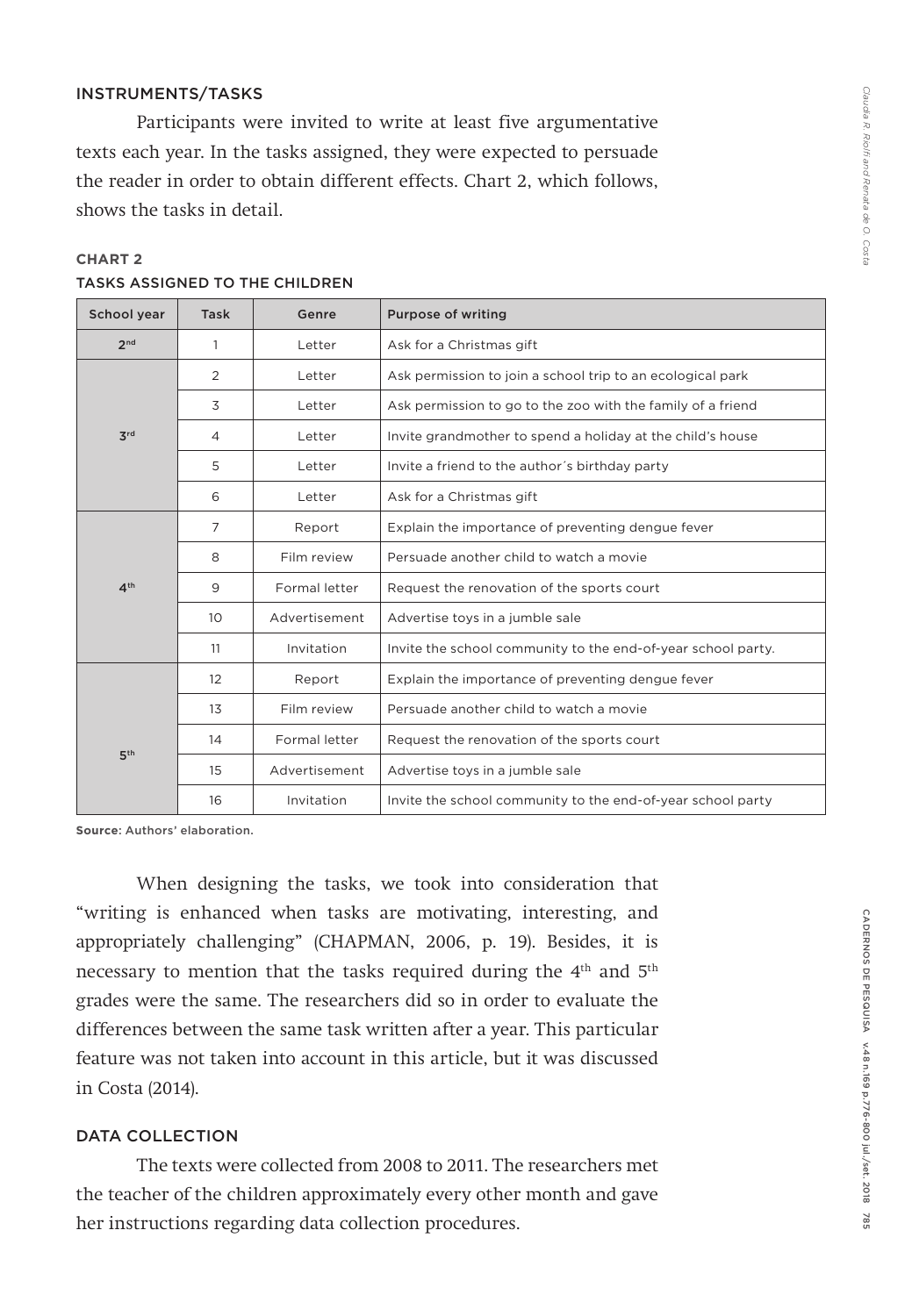The children were free to write as they pleased regarding the length of the texts. They handwrote the texts in lined paper. Approximately an hour was reserved for each task.

At the end of the process, the researchers were able to collect a *corpus* of 123 argumentative texts. They were grouped according to the school year when they were produced. The single production of the second school year was grouped with the ones written along third school year.

On average, children wrote texts with 8 to 10 lines. Many of them added coloured drawings to the compositions.

Their parents were informed about the research and signed an authorization for the use of the children's texts.

#### DATA ANALYSIS

Both quantitative and qualitative analyses of the *corpus* were conducted. In order to provide an overview of how children produce semantic blocks in argumentative texts, the 123 manuscripts of the *corpus* were catalogued. The analysis drew on the theory of semantic blocks, developed by Carel and Ducrot (1999). The normative connectives "a THEREFORE b (or not b)" and transgressive ones "a HOWEVER b (or not b)" were counted and transcribed.

In analysing how children produced semantic blocks, it was necessary to include in the survey the blocks that were not separated by a connective, since the relation between the clauses could be implied. The following sentence illustrates this finding: "The school court is full of holes and dust on the floor some children may easily get hurt". Although there is no conjunction between the two clauses, it is possible to infer that there is a normative relation between them. Thus, the inferred semantic block is: "School court full of holes and dust THEREFORE children may get hurt".

To validate the analytical procedures, two different researchers with great experience in the fields of language and education read the analyses and discussed the research findings before the submission of this paper.

## RESULTS

In order to determine what argumentative chains are present in texts written by Brazilian students from primary education, we surveyed the semantic blocks used by the children in each school year.

First, we counted the argumentative chains, considering both explicit and inferred chains. Second, we separated argumentative chains into normative and transgressive ones. Since there were differences concerning the number of participants and the texts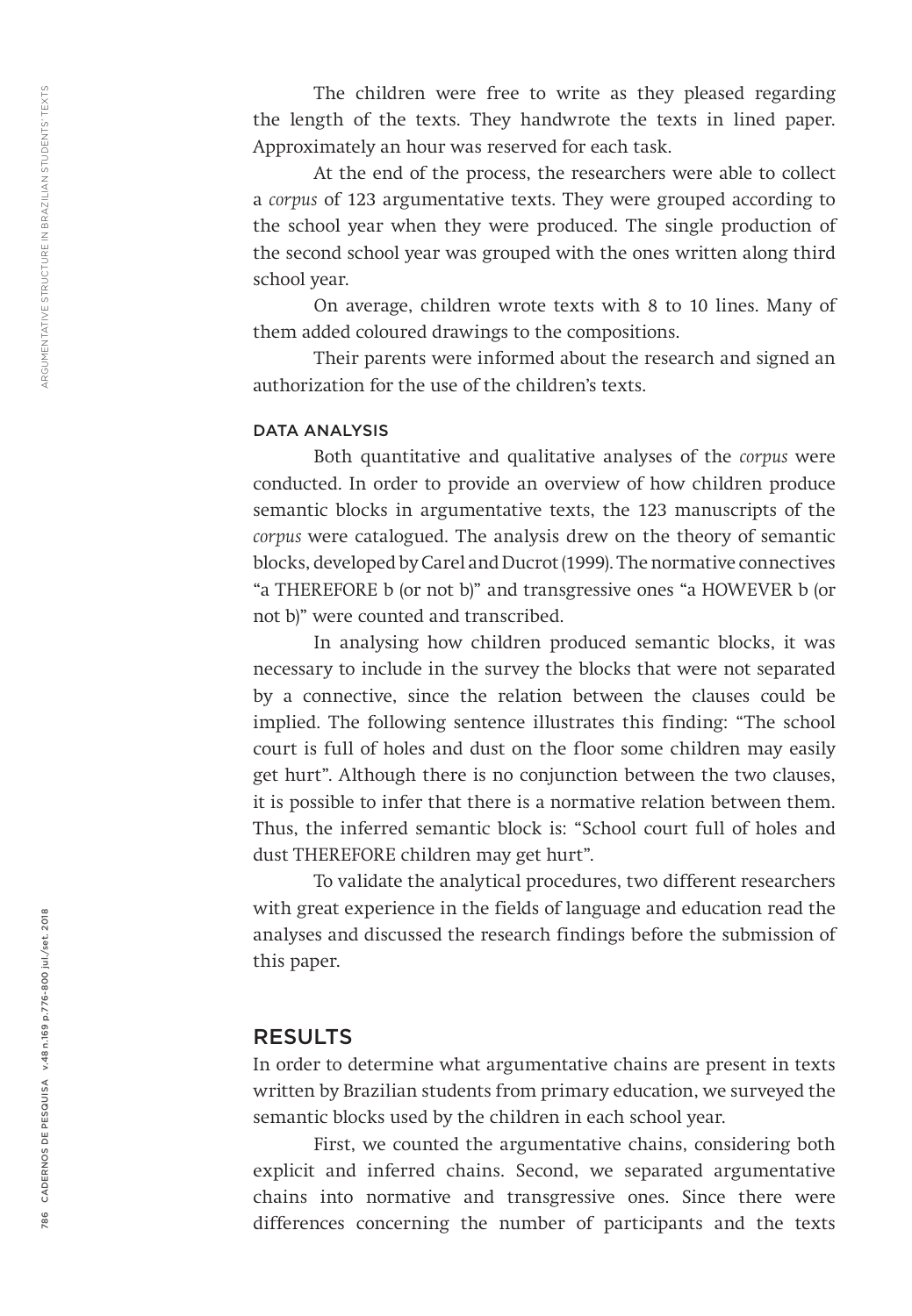produced each year, for the analysis we considered the average number of argumentative chains per participant and per text. Tables 1a, 1b and 1c show the result of this effort.

## **TABLE 1A** ARGUMENTATIVE CHAINS PRODUCED DURING THE 3RD SCHOOL YEAR

|                              |                                    | <b>Normative</b> | <b>Transgressive</b> |                |       |
|------------------------------|------------------------------------|------------------|----------------------|----------------|-------|
|                              | <b>Inferred</b><br><b>Explicit</b> |                  | <b>Explicit</b>      | Inferred       | Total |
| Per participant              | 2.4                                | 2.7              | O.6                  | O.2            | 6.1   |
| Per text (Total of 54 texts) | 0.4                                | 0.46             | 0.1                  | 0.03           | 0.98  |
| Total                        | 22                                 | 25               | 6                    | $\overline{2}$ | 55    |

**Source**: Authors' elaboration.

| <b>TABLE 1B</b>                                          |  |
|----------------------------------------------------------|--|
| ARGUMENTATIVE CHAINS PRODUCED DURING THE 4TH SCHOOL YEAR |  |

|                              |          | Normative       | <b>Transgressive</b> |                 |       |
|------------------------------|----------|-----------------|----------------------|-----------------|-------|
|                              | Explicit | <b>Inferred</b> | Explicit             | <b>Inferred</b> | Total |
| Per participant              | 2.2      | 2.4             |                      | O               | 5.6   |
| Per text (Total of 21 texts) | 0.52     | 0.57            | 0.23                 | O               | 1.3   |
| Total                        | 11       | 12              | 5                    | O               | 28    |

**Source**: Authors' elaboration.

#### **TABLE 1C** ARGUMENTATIVE CHAINS PRODUCED DURING THE 5TH SCHOOL YEAR

|                              |                 | <b>Normative</b> | <b>Transgressive</b> |                 |       |
|------------------------------|-----------------|------------------|----------------------|-----------------|-------|
|                              | <b>Explicit</b> | <b>Inferred</b>  | <b>Explicit</b>      | <b>Inferred</b> | Total |
| Per participant              | 3.8             | 3.4              | 2                    | O               | 9.2   |
| Per text (Total of 24 texts) | 4.75            | O.7              | 0.41                 | $\Omega$        | 1.91  |
| Total                        | 19              | 17               | 10                   | O               | 46    |

**Source**: Authors' elaboration.

Reading tables 1a, b and c, we can see that both normative and transgressive argumentative chains are present in the texts written by the participants since the third school year. Normative chains were more frequent since the first texts of the corpus.

Longitudinally, there was an increase in all modalities of argumentative chains. From the third to the fourth school year, the rise was not homogeneous: there was an increase in the presence of transgressive chains and a slight decrease in the normative ones.

From the fourth to the fifth school year, there was a marked increase in the presence of explicit normative chains per text. During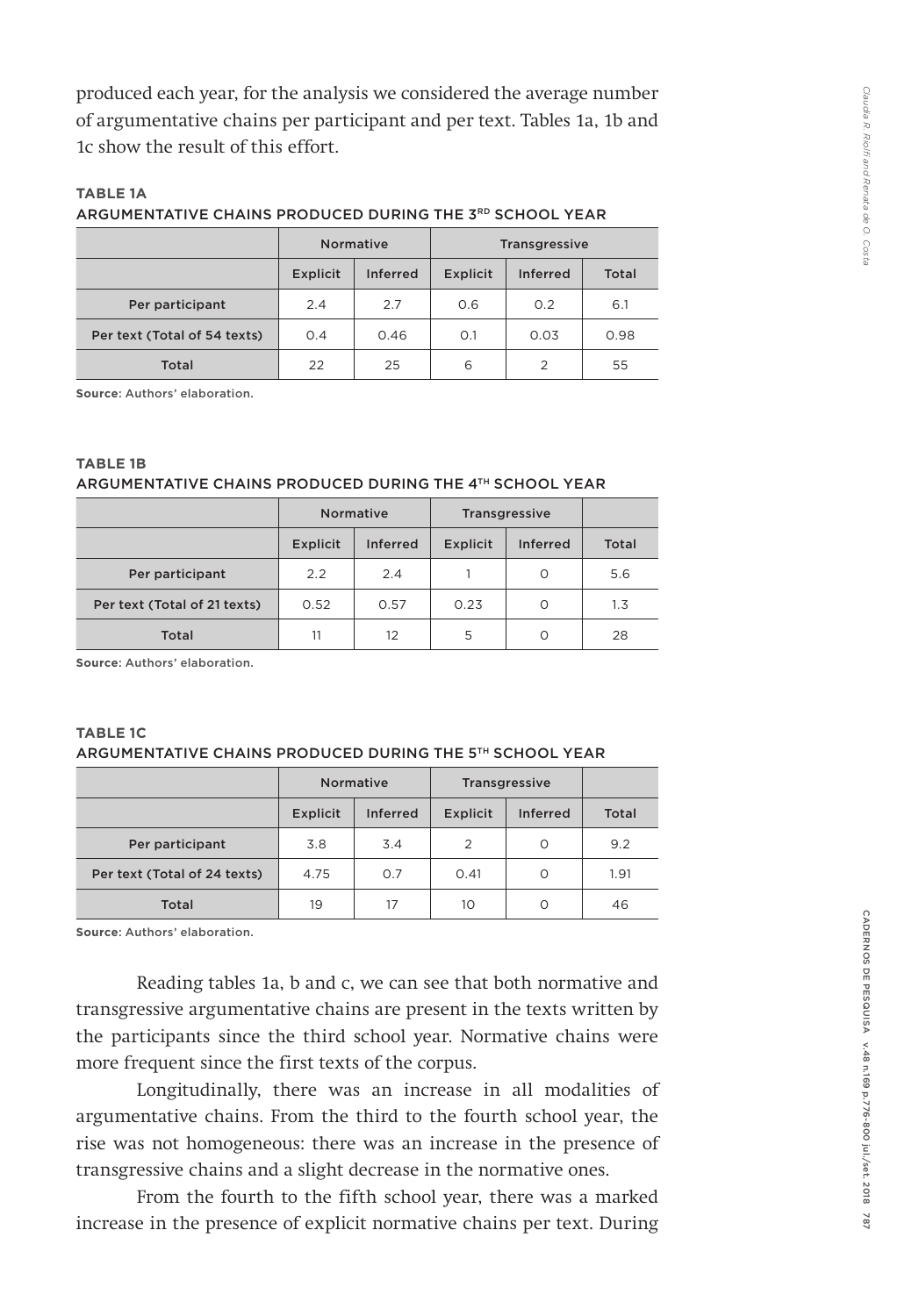the fourth year, the average of normative chains was 0,52 per text, while during the next year it rose to 4,75.

Figure 1, which follows, illustrates the extent to which the ability to use argumentative chains by primary school children changed in three years.



#### **FIGURE 1** PROGRESS OF THE ARGUMENTATIVE CHAINS EMPLOYED BY THE PARTICIPANTS

**Source**: Authors' elaboration.

The graph in Figure 1 was constructed from figures that express the average use of argumentative chains per participant per year (information also present in tables 1a, 1b and 1c).

It is necessary to stress that all participants produced argumentative chains. Table 2, which follows, shows the percentage of texts that have them.

#### **TABLE 2** EVENTS OF ARGUMENTATIVE CHAINS IN TEXTS PRODUCED BY THE PARTICIPANTS IN THE PERIOD ANALYSED

| %                              | 3rd year       | 4 <sup>th</sup> year | 5 <sup>th</sup> year |
|--------------------------------|----------------|----------------------|----------------------|
| 80-100                         | $\overline{4}$ | 3                    | 3                    |
| 60-80                          |                |                      | ◠                    |
| $40 - 60$                      | 3              |                      |                      |
| $20 - 40$                      |                | ∩                    | ∩                    |
| Total of participants per year | 9              | 5                    | 5                    |

**Source**: Authors' elaboration.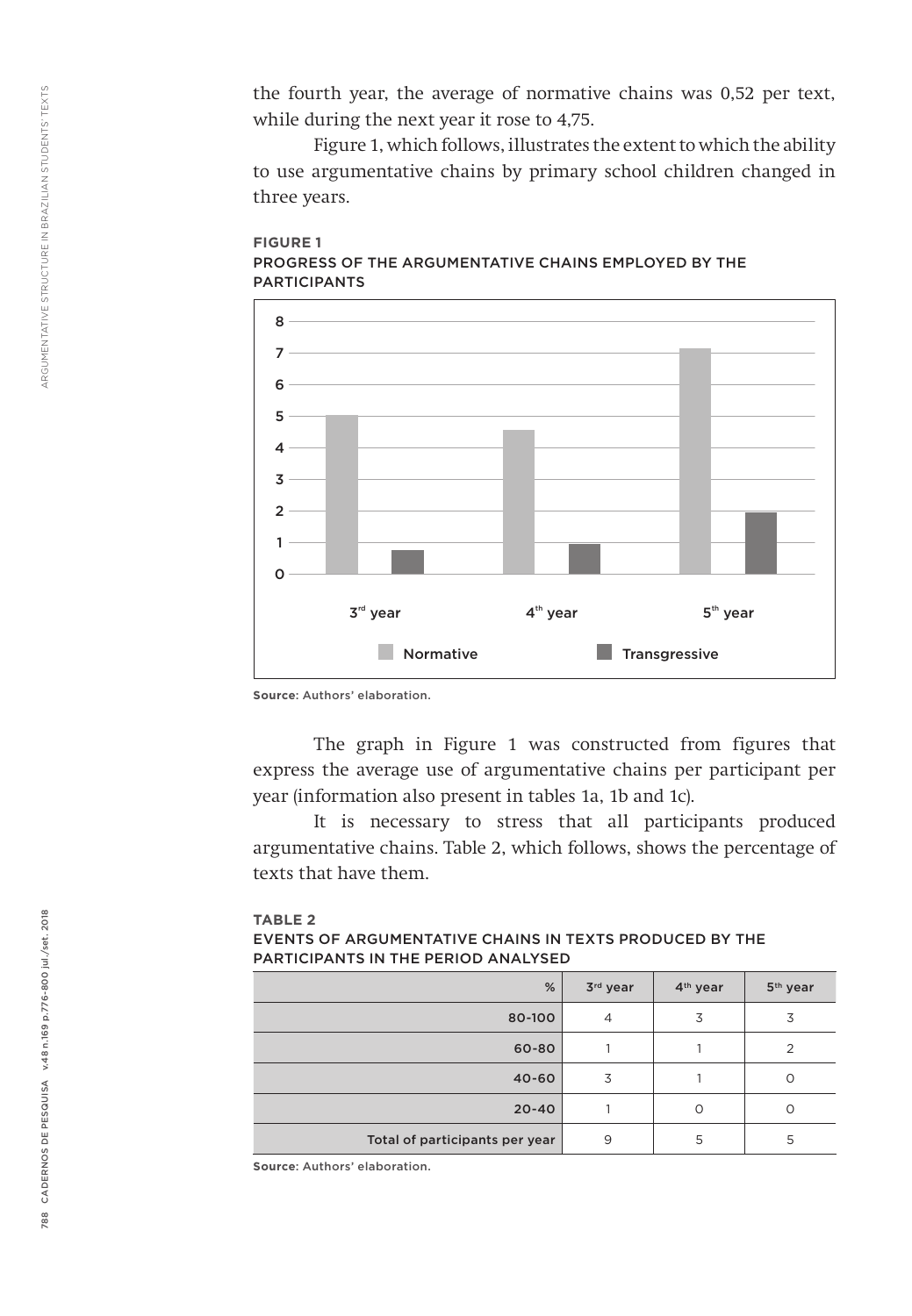In each year, the majority of the participants employed argumentative chains in more than 80% of their texts. The ones who employed fewer argumentative chains in their texts used them in at least 40% of their productions. Only one child employed argumentative chains in less than 40% of her texts and it happened only in the first year of research.

This research was also interested in cataloguing the variety of conjunctions employed by the participants in order to estimate their knowledge about argumentative operators (DUCROT, 1987) and speculate about pedagogical strategies considering the learning of argumentative writing.

Figure 2, which follows, shows the employment of both normative and transgressive chains along the three years of research:



**FIGURE 2** EMPLOYMENT OF NORMATIVE AND TRANSGRESSIVE CHAINS

**Source**: Authors' elaboration.

It is worth mentioning that the occurrence of argumentative chains with no conjunction between them was frequent. Considering the normative chains, it was possible to verify that, during the three years of research, the conjunctions were implicit in at least 45% of the occurrences. However, the use of argumentative operators in normative chains increased along the years, reaching a peak of 52,7% of the occurrences in the fifth school year.

Regarding the transgressive chains, it is worth mentioning that they were not as frequently employed as the normative ones, which may indicate that children are more capable of using normative chains in their argumentative writing. Differently from what was found on the use of conjunctions in normative chains, when employing transgressive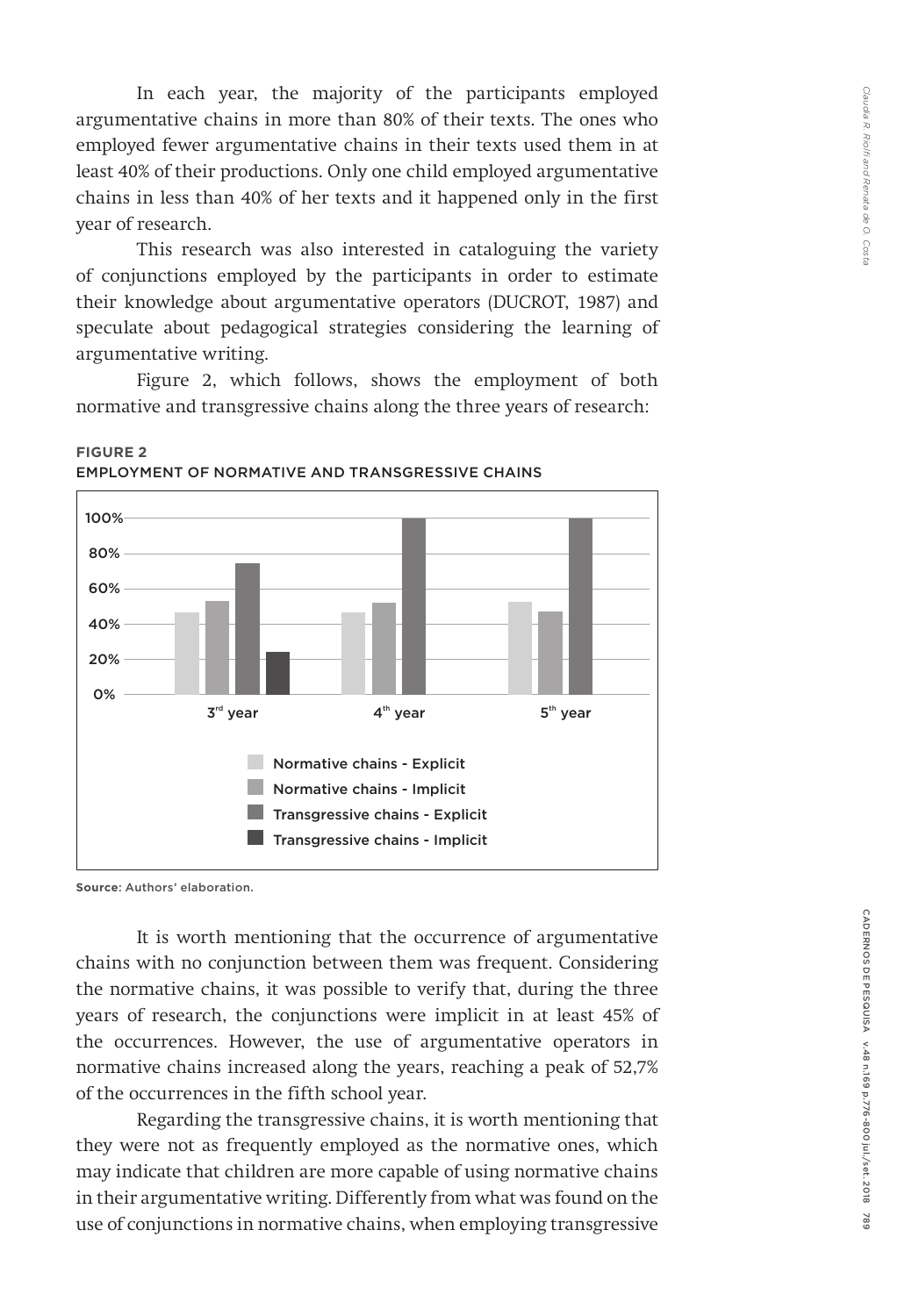ones, the participants tended to write argumentative operators. This trend was observed since the first year of research, when the occurrence of explicit transgressive chains reached 75% of the total uses. Implicit transgressive chains did not appear all along the research.

In order to estimate the conjunctions the participants employed most frequently along the research, their occurrences were counted and grouped. The results can be seen in figures 3a and 3b, which follow:

### **FIGURE 3A** CONJUNCTIONS USED IN NORMATIVE CHAINS



**Source**: Authors' elaboration.



**FIGURE 3B** CONJUNCTIONS USED IN TRANSGRESSIVE CHAINS

**Source**: Authors' elaboration.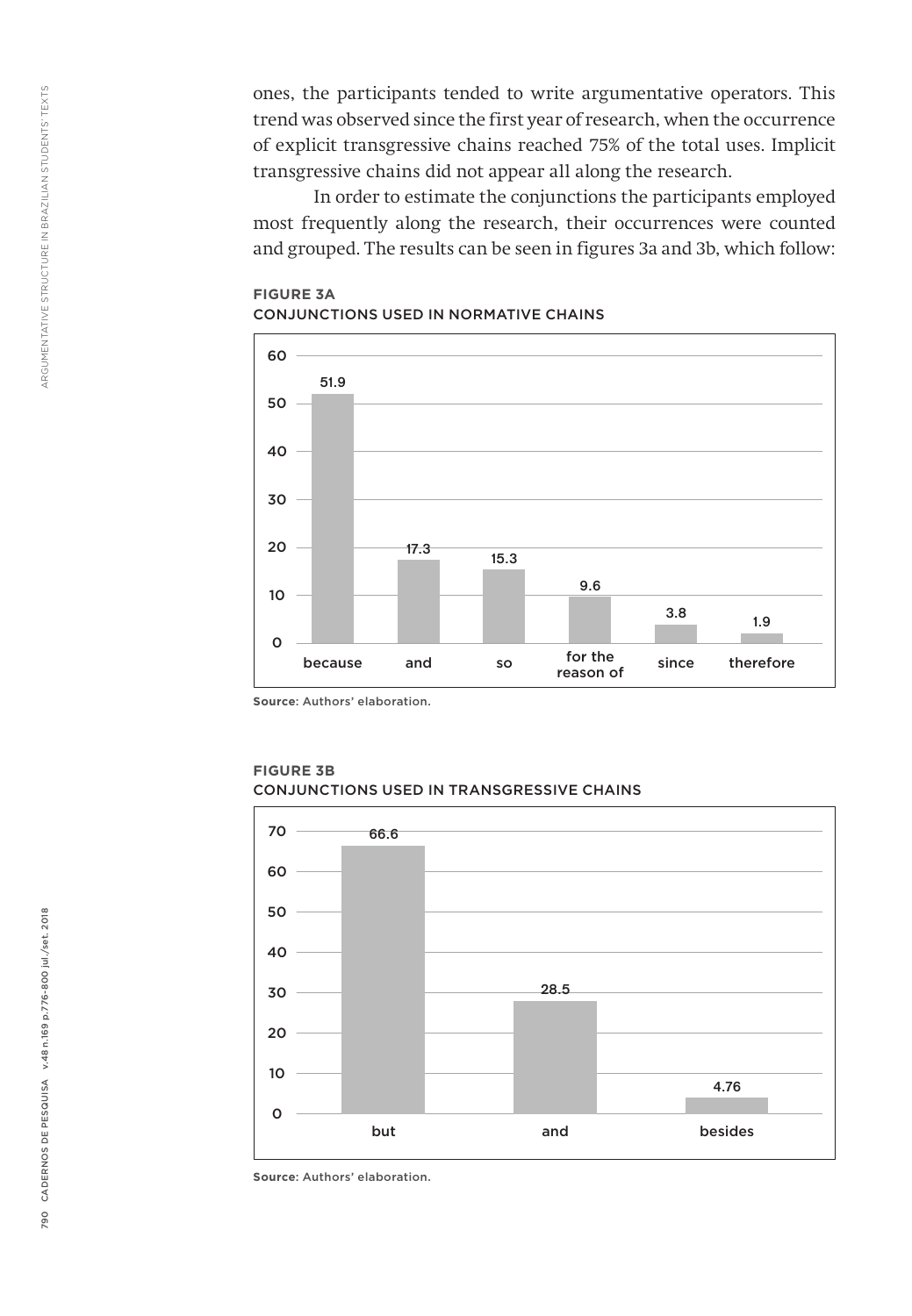Observing Figure 3a, it is possible to verify that participants produced a greater variety of conjunctions related to the use of normative chains: six different ones. On the other hand, there were only three different types of conjunctions in the total of transgressive chains.

*Because* appeared the most often in the participants' texts: 51,9% of the total occurrences. It was followed by *and*, which was found in 17,3% of the occurrences. *So* (15,3%)*, for the reason of* (9,6%), *since* (3,8%) and *therefore* (1,9%) were less frequently employed.

Concerning the transgressive chains, *but* was the most employed conjunction: it appeared in 66,6% of the total occurrences. It was followed by *and*, which was found in 28,5% of the transgressive chains. It is worth mentioning that *and* was employed in both transgressive and normative chains. *Besides* was less frequently used, appearing in 4,76% of the occurrences.

In order to provide the reader with an overview of how the participants employed semantic blocs in their texts, please see below two manuscripts produced by one of the subjects.

The child, whose texts are discussed in this section, and whose fictitious name is Bianca, participated in all the activities of the research, which makes her texts illustrative for our purposes. Furthermore, among all the participants, she was the one who produced the most transgressive chains.

Text 1 presents the first text Bianca wrote for the research. She was 7 years and 11 months old when she was asked to write a letter to Santa Claus or to anyone who, in her view, would be able to give her a Christmas present. Bianca chose Jesus as the interlocutor in her text, in which she asked for a toy, specifically a "Barbie's dollhouse".

#### **TEXT 1**

#### ENGLISH TRANSCRIPTION OF THE TEXT PRODUCED BY BIANCA (SEVEN YEARS ELEVEN MONTHS OLD)

| Manuscript                                                                                                       |                                              | <b>English transcription</b>                                                                                                                |
|------------------------------------------------------------------------------------------------------------------|----------------------------------------------|---------------------------------------------------------------------------------------------------------------------------------------------|
| SÃOPAULO, 5 DE DEZEMBRO<br>062008<br>QUERIDOJESUS EURUERO MUNJOGAN<br>HAR AUM UM A CACINUS DA BARBEUM<br>5/5/106 | $\mathfrak{D}$<br>3<br>$\mathcal{A}$ .<br>5. | SAO PAOLO. DECEMBER 5th<br>2008<br>DEAR JESUS I WANT VERY MUCH TO<br><b>GET A LITTLE BARBIE'S HOUSE B</b><br>BUT MY MOTHER CANNOT AFFORD IT |
| $a_{\alpha'}$<br>man                                                                                             |                                              |                                                                                                                                             |

Preceded by location and date, the first text written by the participant consists of a single sentence with no punctuation. By employing two segments (the wish to acquire a toy and her mother's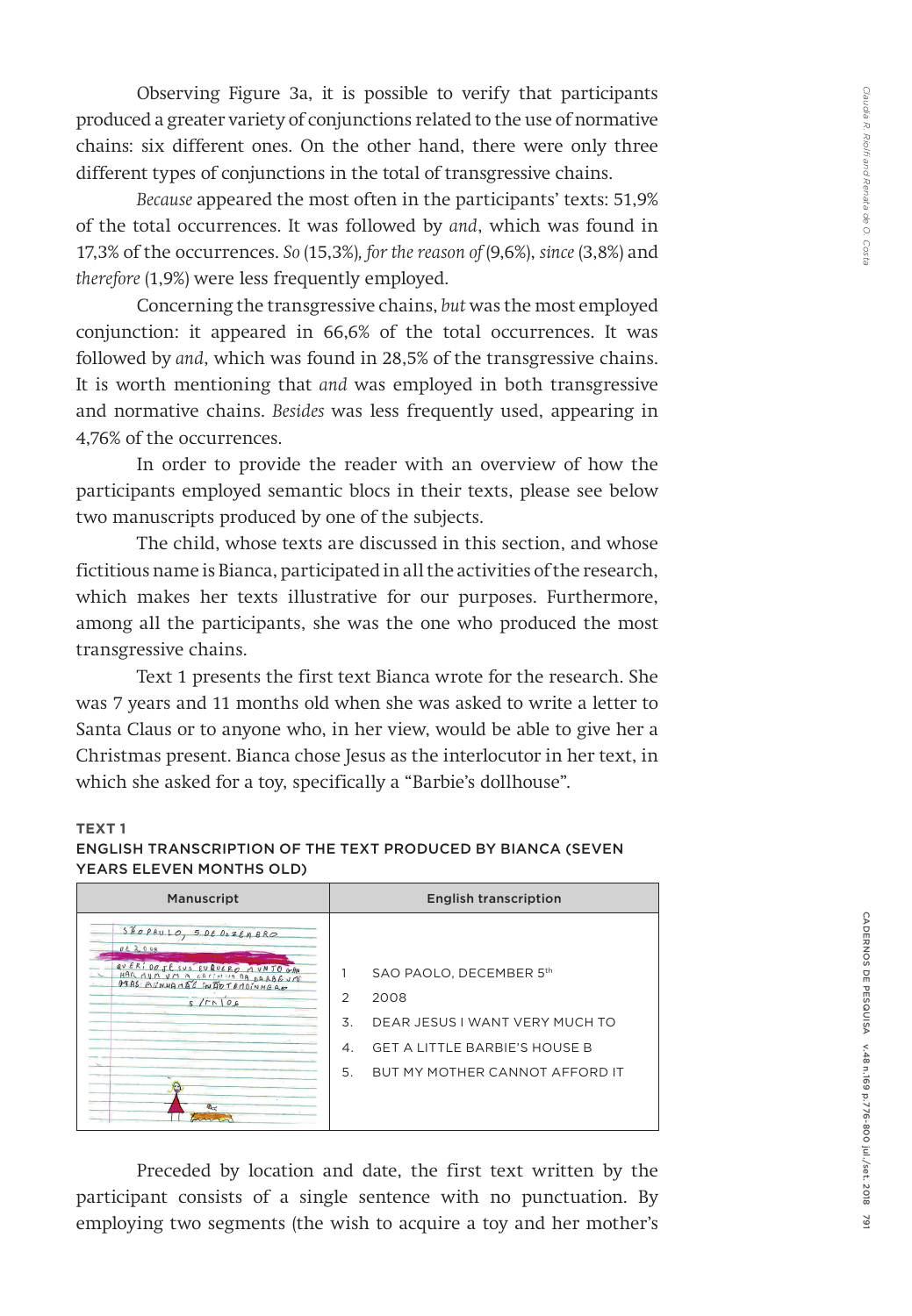lack of money) and articulating them through the connective BUT, Bianca produced a transgressive argumentative chain, which reveals the following sequence: "wish of getting a present HOWEVER lack of money". The meaning produced by the transgressive chain is potentially persuasive because it reflects the emotions of a child who wants a toy, but cannot afford it.

Text 2, which follows, was produced when she was in the fifth school year.

#### **TEXT 2**

| <b>ENGLISH TRANSCRIPTION OF THE TEXT PRODUCED BY BIANCA (NINE)</b> |  |
|--------------------------------------------------------------------|--|
| YEARS AND NINE MONTHS OLD)                                         |  |

| Manuscript                                                  |    | <b>English transcription</b>                          |
|-------------------------------------------------------------|----|-------------------------------------------------------|
|                                                             | 1  | My name is Bianca                                     |
| leme et<br>mus                                              | 2  | I am here to make an                                  |
| En estesu aqui pata fazer um                                | 3  | advertise for 2 toys a                                |
| conveniences de 2 binquediss<br>baneca e len evissin        | 4  | doll and a teddy bea                                  |
| Veu anunciar primerer a                                     | 5  | r.                                                    |
| banelor elos é um bé                                        | 6  | I am announcing first the                             |
| of e negro tem ruepose<br>e Messinher e steer vac<br>lb5po. | 7  | doll she is a baby her color                          |
| ale Delic<br>Herres vece de                                 | 8  | is black and she has clothes and the best<br>part is  |
| com ell e bi soni custa Ro too.                             | 9  | that she is brand-new and it is going to<br>cost only |
|                                                             | 10 | R\$5,00.                                              |
|                                                             | 11 | The teddy bear is so                                  |
|                                                             | 12 | fluffy so you can sleep cuddling it tight             |
|                                                             | 13 | it costs only R\$ 7.00                                |

Text 2 was written in October 2010, the last year of this research data collection, in response to a task in which Bianca was expected to produce an advertisement of toys in a jumble sale.

It has a heading (line one) and is formed by three big blocks. The first one (lines 2-5) introduces the topic of the text, clarifying its purpose: to advertise two items. The second (lines 6-10) consists of the description of the first item, and the last (lines 11-13) is the description of the second item.

It was possible to find three semantic blocks in this production: one composed of normative chains (lines 11-12), and two others (lines 9-10, and lines 12-13) composed of transgressive chains.

The normative chain was employed in order to emphasize the features of the teddy bear and its usability. Thus, the formula produced was: fluffy THEREFORE one can sleep cuddling it. It is worth mentioning that this normative chain was implicit, once there was no argumentative operator between the clauses. The transgressive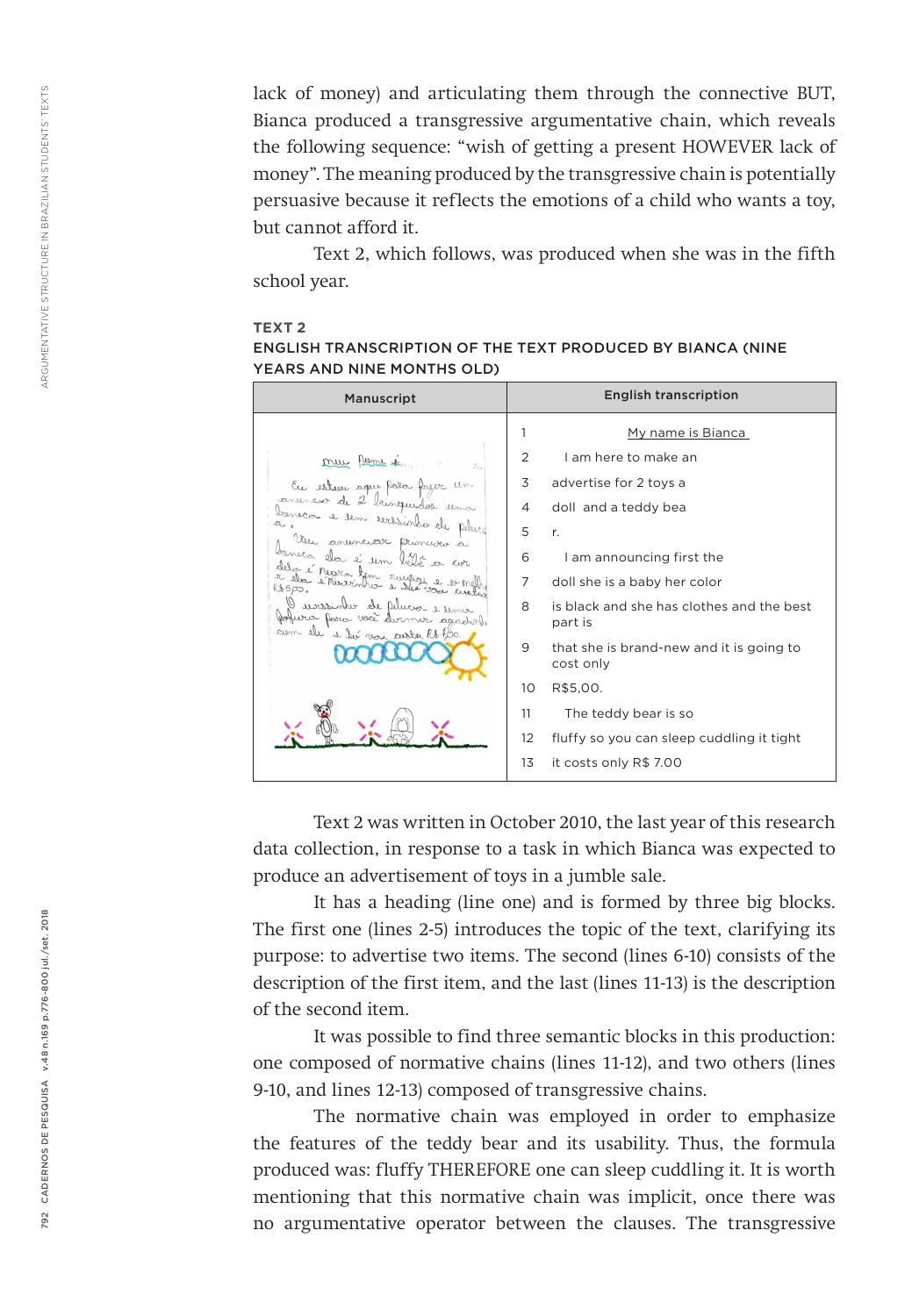chains occurred in the description of the toys Bianca was supposed to advertise. Both occurrences of transgressive chains were employed to relate the qualities of the advertised toys and their price. Therefore, the aspects produced were: brand-new HOWEVER costs only R\$5.00; and fluffy HOWEVER costs only R\$7,00.

In order to better examine the development of Bianca's writing, Chart 3 brings the texts just analysed together.

| <b>CHART 3</b>   |                                                              |
|------------------|--------------------------------------------------------------|
|                  | A COMPARISON BETWEEN THE FIRST AND PENULTIMATE TEXT PRODUCED |
| BY A PARTICIPANT |                                                              |

|    | Text produced at the end of the<br>first school year (Dec. 2008) |                | Text produced at the end of the<br>fourth school year (Oct. 2011) |
|----|------------------------------------------------------------------|----------------|-------------------------------------------------------------------|
|    |                                                                  |                |                                                                   |
| 1. | SAO PAOLO, DECEMBER 5TH                                          |                | My name is Bianca                                                 |
| 2  | 2009                                                             | 2              | Lam here to make an advertise                                     |
| 3  | DEAR JESUS I WANT VERY MUCH TO                                   | 3              | advertise for 2 toys a                                            |
| 4. | <b>GET A LITTLE BARBIE HOUSE B</b>                               | $\overline{4}$ | doll and a teddy bea                                              |
| 5. | BUT MY MOTHER CANNOT AFFORD IT                                   | 5              | r.                                                                |
|    |                                                                  | 6              | I am announcing first the                                         |
|    |                                                                  | 7              | doll she is a baby her color                                      |
|    |                                                                  | 8              | is black and she has clothes and the best part is                 |
|    |                                                                  | 9              | that she is brand-new and it is going to cost only                |
|    |                                                                  | 10             | R\$ 5.00.                                                         |
|    |                                                                  | 11             | The teddy bear is so                                              |
|    |                                                                  | 12             | fluffy so you can sleep cuddling it tight                         |
|    |                                                                  | 13             | it costs only R\$ 7.00                                            |

Before we start the comparison, it is worth noting that both texts were illustrated by the participant, as can be seen in her manuscript versions. The first manuscript brings a girl, maybe the participant, standing near a simplified version of a Christmas crib, with baby Jesus in the manger. The second one shows the products for sale: the teddy bear and the doll.

In three years' time, the girl was able to produce a text four times longer than the first one. In the beginning, the participant only knew how to write in block letters, and then mastered cursive handwriting at the end of the second school year. She also learned how to diagram her text. In the first one, for instance, there was no separation between "Dear Jesus" (the vocative) and the first line of the text. She did not know about the need to use punctuation or to indent the first line of the paragraph. All these inaccuracies disappeared at the end of the process.

The following signs can point to the development of the participant regarding the learning of argument structure. In the texts produced at the end of the fourth school year, the participant was able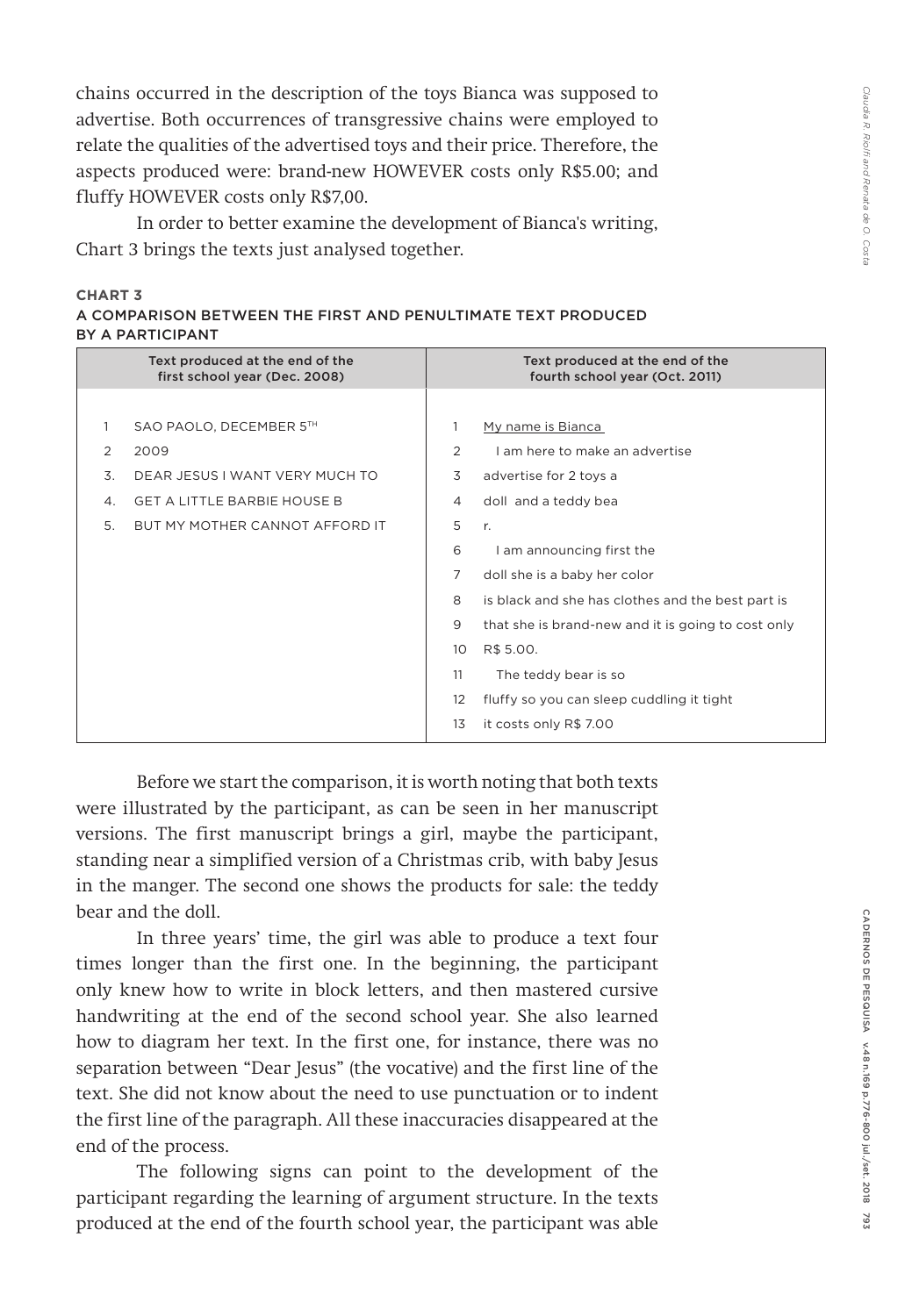to: 1) construct a persona of someone detached from the empirical person of the author of the text, responsible for creating, in the text, the argumentative effects; 2) choose linguistic elements (such as adjectives and adverbs) to describe the item to be sold as a desirable one; 3) plan and fulfil an enunciative project composed of different articulated parts, all aimed at the same objective.

## **DISCUSSION**

The importance of providing an educational environment where students can evaluate relevant reading, writing and communication processes has already been stressed by authors such as Rijlaarsdam et al. (2008). Others, such as Graham and Perin (2007), who conducted an extensive meta-analysis of the literature on writing interventions, concluded that the teaching of strategies, summarization and peer assistance are the most promising interventions in terms of pedagogical results.

Considering these findings and following up its objectives, this study focused on the linguistic resources used by primary school children while writing argumentative texts from the second to the fifth grade. This research, which was conducted for approximately three years, was meant to show that argumentative structure is present in texts written by young students from a public school in Brazil.

The ability to use argumentative chains changes substantially along primary school. The research revealed not only quantitative changes but also qualitative ones, regarding, for example, the employment of adjectives and adverbs. These findings are particularly interesting given that the participants involved were not formally taught argumentative techniques.

Regarding the nature of the argumentative chains in the texts, the linguistic analysis of the semantic blocks revealed a predominance of normative chains. It should be highlighted that even in the semantic blocks constructed without connectives, that is, the implicit ones, there was no loss of meaning.

Normative chains were expressed by a greater variety of conjunctions than the transgressive ones. This feature could indicate the types of argumentative operators most used by children at the same average age of our participants. Thus, concerning the teaching of writing, this finding could help teachers and other educators to plan suitable curricula to meet students' real educational needs.

It seems that, for a period of over three years, as the participants were repeatedly invited to convince someone about something, they were required to engage in a continuous decision-making process. As they were required to choose linguistic resources that would produce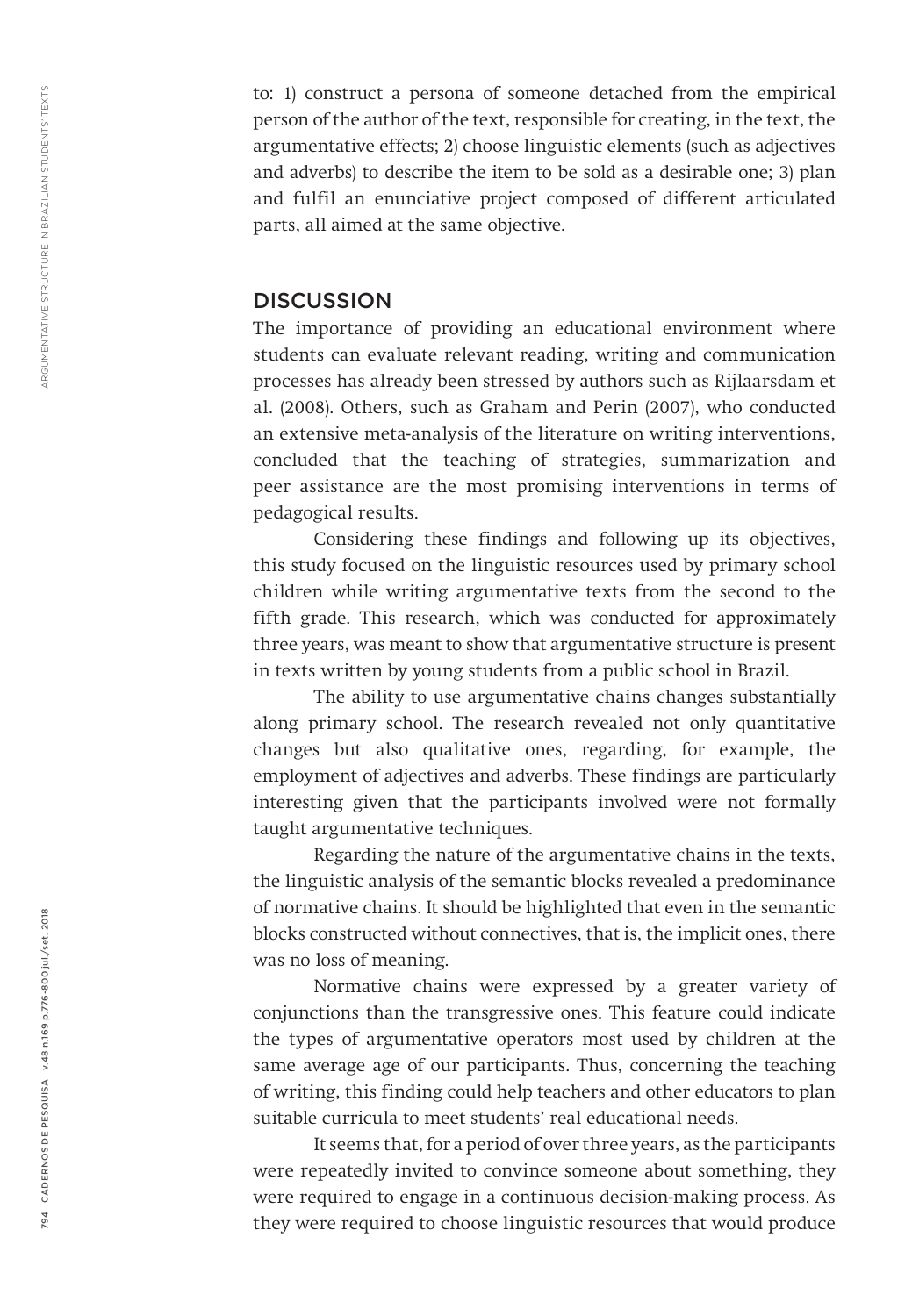better effects of meaning in arguing to succeed in their task, they were compelled to isolate the essential elements from those that were secondary in relation to the aim. In the light of Vygotsky (1978), it is then possible to say that the quality of the social relations provided by the research activities influenced the development of the research participants.

It is also possible that the results achieved by the children may be due to the instructions they received. In order to fulfil the tasks assigned to them, the children needed to take advantage of a skill that they already used, albeit without being conscious of it: arguing in daily situations. Having been invited to write argumentative texts, the children needed to make deliberate efforts to do something that they were accustomed to doing intuitively. Therefore, it is possible to conclude that the research tasks also played a pedagogic role for the group of students involved. In this context, we can surmise that the mother tongue teacher, as a more experienced peer, having given her students the opportunity to perform challenging tasks, contributed for the children's development of linguistic abilities.

It is important to stress that the analysis of the linguistic resources employed by children when writing argumentative texts opens new paths for future research. We can list three in particular: first, investigating which argumentative tasks produce better educational results when assigned to children; second, longitudinally following the children who had early training in argumentative writing in order to verify whether they achieve better results when asked to write academic papers; and, third, examining possible similarities in the linguistic strategies used by primary school children and those of freshman university students writing academic papers for the first time. Despite having been studied by other authors, this aspect has not yet been fully investigated and deserves further exploration.

To sum up, we must say that the findings of this research imply changes in curricula in the countries where, like Brazil, the argumentative structure of texts is not taught in the first school grades. In Brazil specifically, a change like this could give opportunity to underprivileged children to continue their studies in renowned universities where, as previously mentioned, a dissertation is required as part of the selection process.

## **CONCLUSIONS**

In Brazil there is a gap between the common core − and its translation into school practices − and what is required from students in order to pursue their studies. On the one hand, the mastery of argumentative structure is demanded for one to be successful in university entrance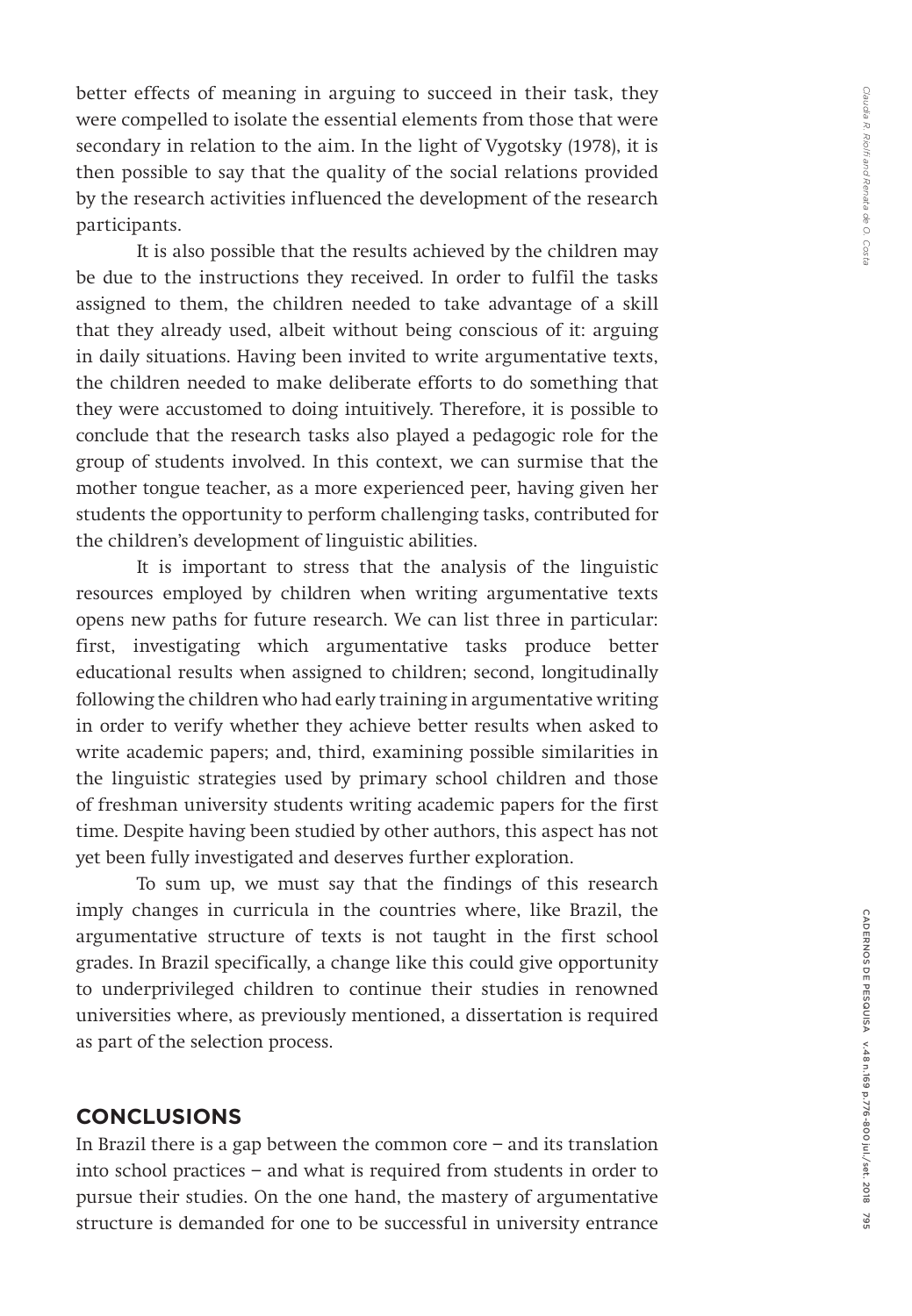exams. On the other hand, the teaching of argumentation does not occur until the tenth school year because children are thought not to be intellectually mature enough to learn how to write dissertations.

Having followed participants coming from socioeconomically disadvantaged populations since they learned how to write, the research showed that this line of reasoning is fallacious. Even when the children had not received formal instruction, they still used argumentative structure in their texts since the first school years.

As a consequence, the study highlights the need of curricular adjustments to include the teaching of argumentation since the first school grades. In countries like Brazil, this could result in the decrease of the exclusion of students who come from low-income classes from higher education.

## ACKNOWLEDGEMENTS

We thank the group of teachers from the school where the *corpus* was collected, as their partnership and generosity were fundamental for the development of this study. Also, as always, we thank the children who, through their letters, brought liveliness to this research. We are profoundly grateful to Tanja Janssen, from the University of Amsterdam, for the careful review of and numerous suggestions for the first version of this article. This research did not receive any specific grant from funding agencies in the public, commercial or not-for-profit sectors.

## **REFERENCES**

AGUIAR, Heloísa Helena da Cruz. A capacidade de argumentação nos alunos de 5ª e 6ª séries. *Cadernos do CNLF*, v. 9, n. 10, 2005. Available at: <www.filologia.org.br/ixcnlf/10/02.htm>. Access: 13 Oct. 2017.

ALVES, Maria Teresa Gonzaga; SOARES, José Francisco; XAVIER, Flavia Pereira. Índice Socioeconômico das Escolas de Educação Básica Brasileiras. [Socioeconomic Index of Brazilian Basic Education Schools]. *Ensaio*: Avaliação e Políticas Públicas em Educação, Rio de Janeiro, v. 22, n. 84, p. 671-704, jul./set. 2014 Available at: <http://www.scielo.br/pdf/ensaio/ v22n84/a05v22n84.pdf>. Access: 13 Oct. 2017

ASCOMBRE, Jean-Claude; DUCROT, Oswald. *L'argumentation dans la langue.* Bruxelles: Mardaga Éditeur, 1983.

AURIAC-PEYRONNET, Emmanuèle. The impact of oral training on argumentative texts produced by ten-and eleven-year-old children: Exploring the relation between narration and argumentation. *European Journal of Psychology of Education*, v. 16, n. 2, p. 1143-1144, June 2001.

BARROS, Genize Molina Zilio. *Gênero argumentativo no ensino fundamental I* − análise de produções de alunos participantes do prêmio Escrevendo o Futuro. 2004. Dissertation (Master) − Universidade de São Paulo, São Paulo, Brasil, 2004.

BITTAR, Marisa; BITTAR, Mariluce. História da Educação no Brasil: a escola pública no processo de democratização da sociedade. *Acta Scientiarum. Education*, Maringá, v. 34, n. 2, p. 157-168, Jul./Dec. 2012. Available at: <http://periodicos.uem.br/ojs/index.php/ActaSciEduc/ article/view/17497>. Access: 13 Oct. 2017.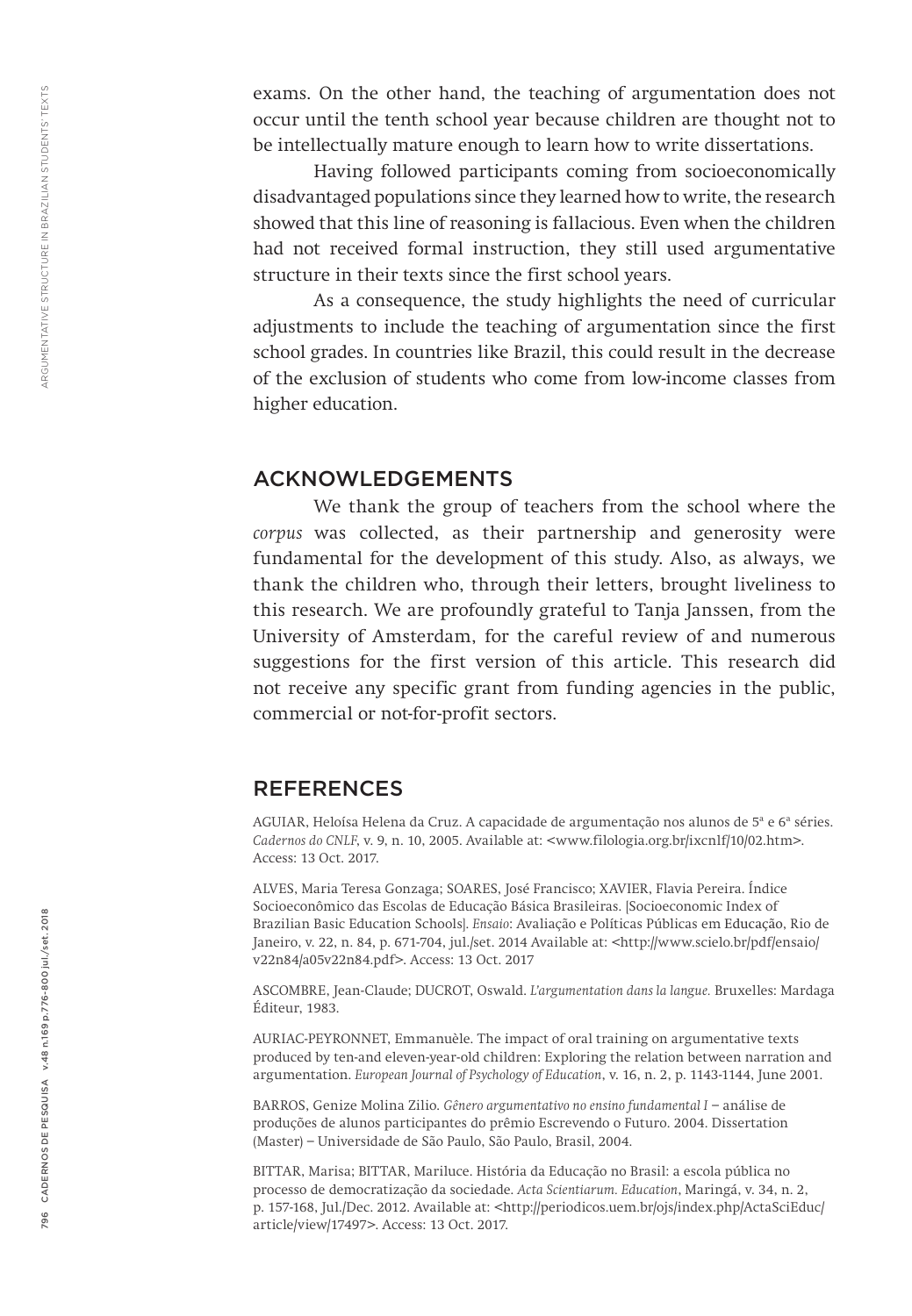BRASIL. Lei n. 9.394, de 20 de dezembro de 1996. Estabelece as diretrizes e bases da educação nacional. *Diário Oficial [da] República Federativa do Brasil.* Brasília, DF, 1996. Available at: <http://www.planalto.gov.br/ccivil\_03/leis/L9394.htm>. Access: 13 Oct. 2017.

BRASIL. Ministério da Educação. Secretaria de Educação Fundamental. *Parâmetros curriculares nacionais*: língua portuguesa. Secretaria de Educação Fundamental. Brasília, DF: MEC/SEF, 1997. Available at: <http://portal.mec.gov.br/seb/arquivos/pdf/livro02.pdf>. Access: 13 Oct. 2017.

BRASIL. Ministério da Educação. *Diretrizes Curriculares Nacionais para o ensino fundamental*. Brasília, DF: MEC/SEF, 1998a. Available at: <http://portal.mec.gov.br/dmdocuments/ resolucao\_ceb\_0298.pdf>. Access: 13 Oct. 2017.

BRASIL. Ministério da Educação. Secretaria de Educação Fundamental. *Parâmetros curriculares nacionais:* terceiro e quarto ciclos do ensino fundamental: língua portuguesa. Brasília, DF: MEC/SEF, 1998b.

BRASIL. Ministério da Educação. *Parâmetros curriculares nacionais*. Ensino médio: linguagens, códigos e suas tecnologias. Brasília, DF: MEC/SEF, 2000. Available at: <http://portal.mec.gov. br/seb/arquivos/pdf/14\_24.pdf>. Access: 13 Oct. 2017.

BRASIL. Ministério da Educação. Lei n. 11.274, de 6 de fevereiro de 2006. *Diário Oficial [da] República Federativa do Brasil*, Brasília, DF, 7 fev. 2006. Seção 1. Available at: <http://www2. camara.leg.br/legin/fed/lei/2006/lei-11274-6-fevereiro-2006-540875-publicacaooriginal-42341 pl.html>. Access: 13 Oct. 2017.

BRASIL. Ministério da Educação. *Plano de desenvolvimento da Educação*: razões, princípios e programas. Brasília, DF: MEC, 2007. Available at: <http://portal.mec.gov.br/arquivos/livro/>. Access: 13 Oct. 2017.

BRASIL. Instituto Nacional de Estudos e Pesquisas Educacionais Anísio Teixeira – Inep. *Índice de Desenvolvimento da Educação Básica*: resultados e metas. Brasília, DF: Inep, 2015. Available at: <http://ideb.inep.gov.br/resultado/resultado/resultadoBrasil.seam>. Access: 13 Oct. 2017.

CAMPOS, Claudia Mendes. *Efeitos argumentativos na escrita infantil ou ilusão da argumentação.*  2005. Thesis (PhD) − Universidade Estadual de Campinas, São Paulo, 2005.

CAMPOS, Maria Inês Batista. Textos argumentativos em materiais didáticos: que proposta seguir?. *DELTA*, São Paulo, v. 27, n. 2, p. 219-234, 2011.

CAREL, Marion. Argumentation interne et argumentation externe au lexique: des proprietés différentes. *Langages*, v. 35, n. 142, p. 10-21, 2001.

CAREL, Marion; DUCROT, Oswald. Le problème du paradoxe dans une sémantique argumentative. *Langue Française*, v. 123, n. 1, p. 6-26, 1999.

CHAPMAN, Marilyn. Research in writing: preschool through elementary, 1983-2003. *L1- Educational Studies in Language and Literature*, v. 6, n. 2, p. 7-27, 2006. Available at: <https://doi. org/10.17239/L1ESLL-2006.06.02.04>. Access: 13 Oct. 2017.

COIRIER, Pierre; GOLDER, Caroline. Writing argumentative text: a developmental study of the acquisition of supporting structures. *European Journal of Psychology of Education*, v. 8, n. 2, p. 169-181, jun. 1993.

COSTA, Renata de Oliveira. *Pequenos publicitários*: a persuasão na escrita de crianças. 2014. Dissertation (Master in Education) − Universidade de São Paulo, São Paulo, 2014.

COSSON, Rildo. Mother Tongue Education in Brazil: a battle of two worlds. *L1-Educational Studies in Language and Literature*, v. 7, n. 1, p. 37-52. 2007. Avaiable at: <https://doi.org/10.17239/ L1ESLL-2007.07.01.04>. Access: 13 Oct. 2017.

DUCROT, Oswald. *Provar e dizer*: linguagem e lógica. São Paulo: Global, 1981.

DUCROT, Oswald. *O dizer e o dito*. Campinas: Pontes, 1987.

DUCROT, Oswald. Argumentação e "topoi" argumentativos. In: GUIMARÃES, Eduardo. (Ed.). *História e sentido na linguagem*. Campinas: Pontes, 1989.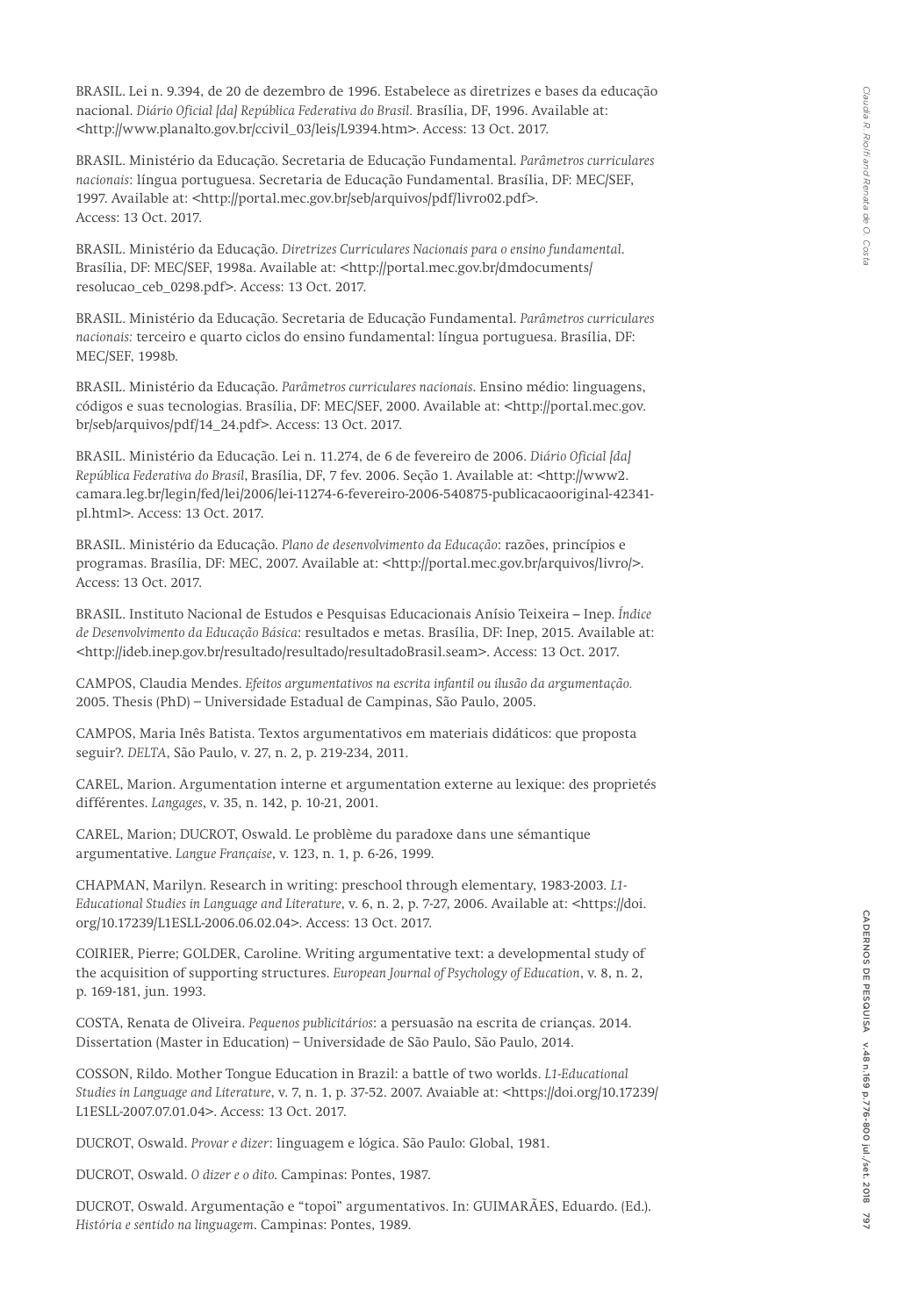FERRO, Regina Torquato. *Discurso argumentativo*: identificação de marcas argumentativas na produção escrita de alunos da 4a. serie. 1997. Dissertation (Master in Education) − Universidade Estadual de Campinas, São Paulo, 1997.

GRAHAM, Steve; PERIN, Dolores. A meta-analysis of writing instruction for adolescent students. *Journal of Educational Psychology*, v. 99, n. 3, p. 445-476. 2007. Avaiable at: <http:// psycnet.apa.org/fulltext/2007-11761-001.pdf>. Access: 13 Oct. 2017.

JAKOBSON, Roman. Closing statements: linguistics and poetics. In: SEBEOK, Thomas Albert. *Style in language*. Cambridge, MA: MIT Press, 1960.

KNUDSON, Ruth E. The development of written argumentation: an analysis and comparison of argumentative writing at four grade levels. *Child Study Journal*, v. 22, n. 3, p. 167-184, 1992.

LEITÃO, Selma; ALMEIDA, Eliana G. da S. A produção de contra-argumentos na escrita infantil. *Psicologia*: Reflexão e Crítica, v. 13, n. 3, p. 351-361. 2000. Avaiable at: <https://dx.doi. org/10.1590/S0102-79722000000300004>. Access: 13 Oct. 2017.

LEON, Fernanda Leite Lopez de; MENEZES-FILHO, Naércio Aquino. Reprovação, avanço e evasão escolar no Brasil. *Pesquisa e Planejamento Econômico*, v. 32, n. 3, Dec. 2002. Avaiable at: <http://repositorio.ipea.gov.br/bitstream/11058/4286/1/PPE\_v32\_n03\_Reprovacao.pdf>. Access: 13 Oct. 2017.

LURIA, Alexander Romanovich; YODOVICH, F. *Speech and the development of mental processes in the child*. Harmondsworth: Penguin, 1971.

MEYER, Michel. *Questões de retórica*: linguagem, razão e sedução. Lisboa: Edições 70, 1998.

MIDGETTE, Ekaterina; HARIA, Priti; MACARTHUR, Charles. The effects of content and audience awareness goals for revision on the persuasive essays of fifth-and eighth-grade students. *Reading and Writing*, v. 21, n. 1-2, p. 131-151, Feb. 2008.

PEREIRA DE CASTRO, Maria Fausta. A argumentação na fala da criança: entre fatos de língua e de discurso. *Linguístic*a, São Paulo, v. 13, p. 61-80, 2001.

PERELMAN, Chaïm; OLBRECHTS-TYTECA, Lucie. *The New Rhetoric*: a treatise on argumentation. Notre Dame: University of Notre Dame Press, 1969.

PEROSA, Graziela Serroni; LEBARON, Frédéric; LEITE, Cristiane Kerches da Silva. O espaço das desigualdades educativas no município de São Paulo. *Pro-Posições*, Campinas, v. 26, n.#2, May/Aug. 2015. Avaiable at: <http://dx.doi.org/10.1590/0103-7307201507705>. Access: 13 Oct. 2017.

PINHEIRO, Regina; LEITÃO, Selma. Consciência da "estrutura argumentativa" e produção textual. *Psicologia*: Teoria e Pesquisa, v. 23, n. 4), p. 423-431, Oct./Dec. 2007. Avaiable at: <https://dx.doi.org/10.1590/S0102-37722007000400008>. Access: 13 Oct. 2017.

POUIT, Delphine; GOLDER, Caroline. Idea retrieval in argumentative text writing by 11–18 year old students. *European Journal of Psychology of Education*, v. 17, n. 4, p. 309-320, Dec. 2002.

REZNITSKAYA, Alina; ANDERSON, Richard C.; KUO, Li-Jen. Teaching and learning argumentation. *Elementary School Journal*, v. 107, n. 5, p. 449-472, May 2007.

RIJLAARSDAM, Gert; BRAAKSMA, Martine; COUZIJN, Michel; JANSSEN, Tanja; RAEDTS, Mariet; VAN STEENDAM, Elke; TOORENAAR, Anne; VAN DEN BERGH, Huub. Observation of peers in learning to write: practice and research. *Journal of Writing Research*, v. 1, n. 1, p. 53- 83, 2008. Avaiable at: <https://pure.uva.nl/ws/files/4252745/62153\_300305.pdf>. Access: 13 Oct. 2017.

RIOLFI, Claudia Rosa. Criando o novo com as mesmas velhas palavras. In: COLÓQUIO DO LEPSI, 5., 2004, São Paulo. *Proceedings*... Psicanálise, Instituições e Infância. São Paulo: USP/IP/FE, 2004. Avaiable at: <http://www.proceedings.scielo.br/scielo.php?script=sci\_ arttext&pid=MSC0000000032004000100001&lng=en&nrm=abn>. Access: 13 Oct. 2017.

RIOLFI, Claudia R.; COSTA, Renata de O. Marcas de argumentação em textos escritos por crianças. *Zetetiké:* Revista de Educação Matemática, Campinas, v. 18, p. 295-324, 2011. Avaiable at: <http://ojs.fe.unicamp.br/ged/zetetike/article/view/2758>. Access: 13 Oct. 2017.